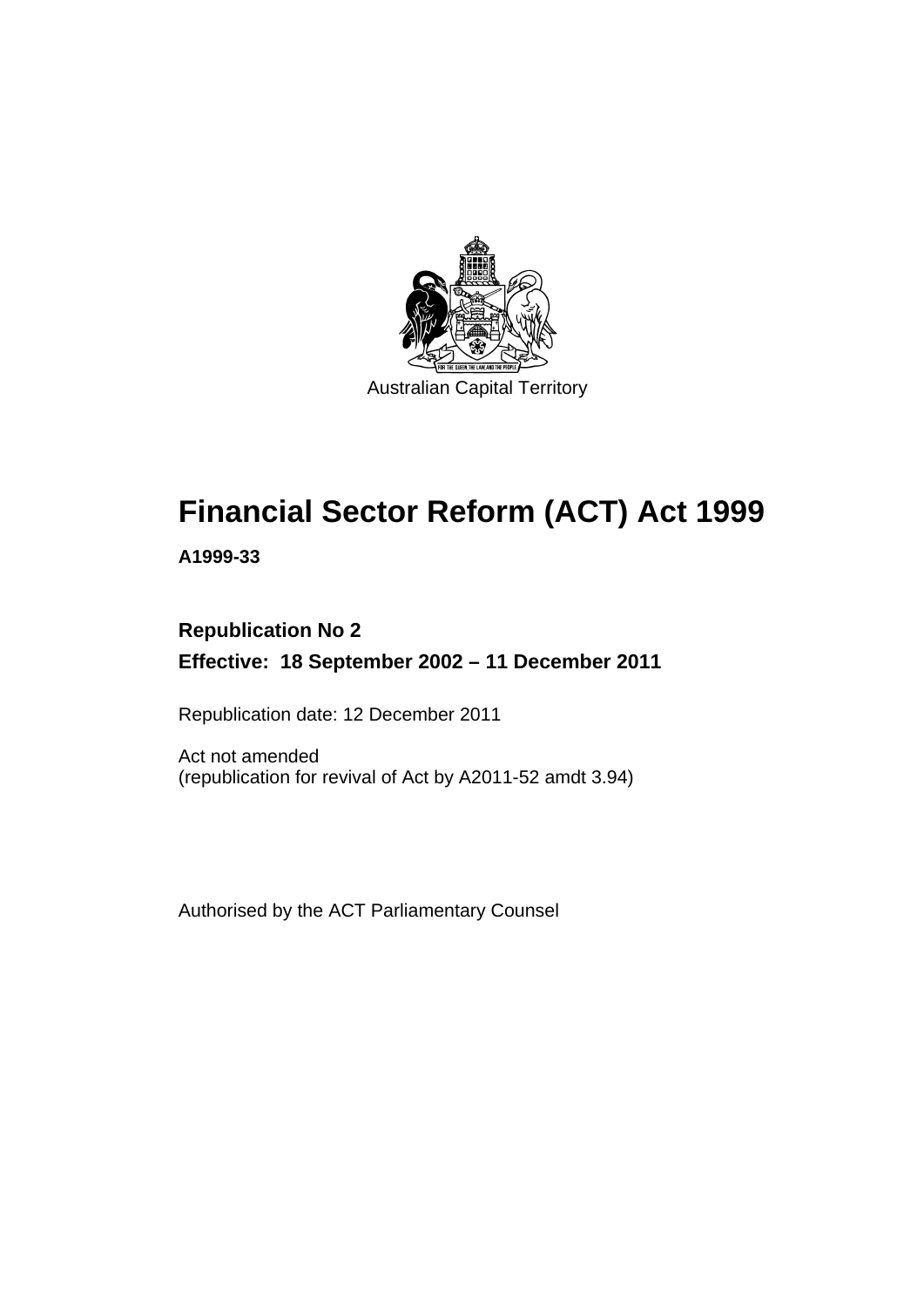#### **About this republication**

#### **The republished law**

This is a republication of the *Financial Sector Reform (ACT) Act 1999* (including any amendment made under the *Legislation Act 2001*, part 11.3 (Editorial changes)) as in force on 12 December 2011*.* It also includes any commencement, repeal or expiry affecting this republished law.

The legislation history and amendment history of the republished law are set out in endnotes 3 and 4.

#### **Kinds of republications**

The Parliamentary Counsel's Office prepares 2 kinds of republications of ACT laws (see the ACT legislation register at www.legislation.act.gov.au):

- authorised republications to which the *Legislation Act 2001* applies
- unauthorised republications.

The status of this republication appears on the bottom of each page.

#### **Editorial changes**

The *Legislation Act 2001*, part 11.3 authorises the Parliamentary Counsel to make editorial amendments and other changes of a formal nature when preparing a law for republication. Editorial changes do not change the effect of the law, but have effect as if they had been made by an Act commencing on the republication date (see *Legislation Act 2001*, s 115 and s 117). The changes are made if the Parliamentary Counsel considers they are desirable to bring the law into line, or more closely into line, with current legislative drafting practice.

This republication does not include amendments made under part 11.3 (see endnote 1).

#### **Uncommenced provisions and amendments**

If a provision of the republished law has not commenced, the symbol  $\mathbf{U}$  appears immediately before the provision heading. Any uncommenced amendments that affect this republished law are accessible on the ACT legislation register (www.legislation.act.gov.au). For more information, see the home page for this law on the register.

#### **Modifications**

If a provision of the republished law is affected by a current modification, the symbol  $\mathbf{M}$ appears immediately before the provision heading. The text of the modifying provision appears in the endnotes. For the legal status of modifications, see the *Legislation Act 2001*, section 95.

#### **Penalties**

At the republication date, the value of a penalty unit for an offence against this law is \$110 for an individual and \$550 for a corporation (see *Legislation Act 2001*, s 133).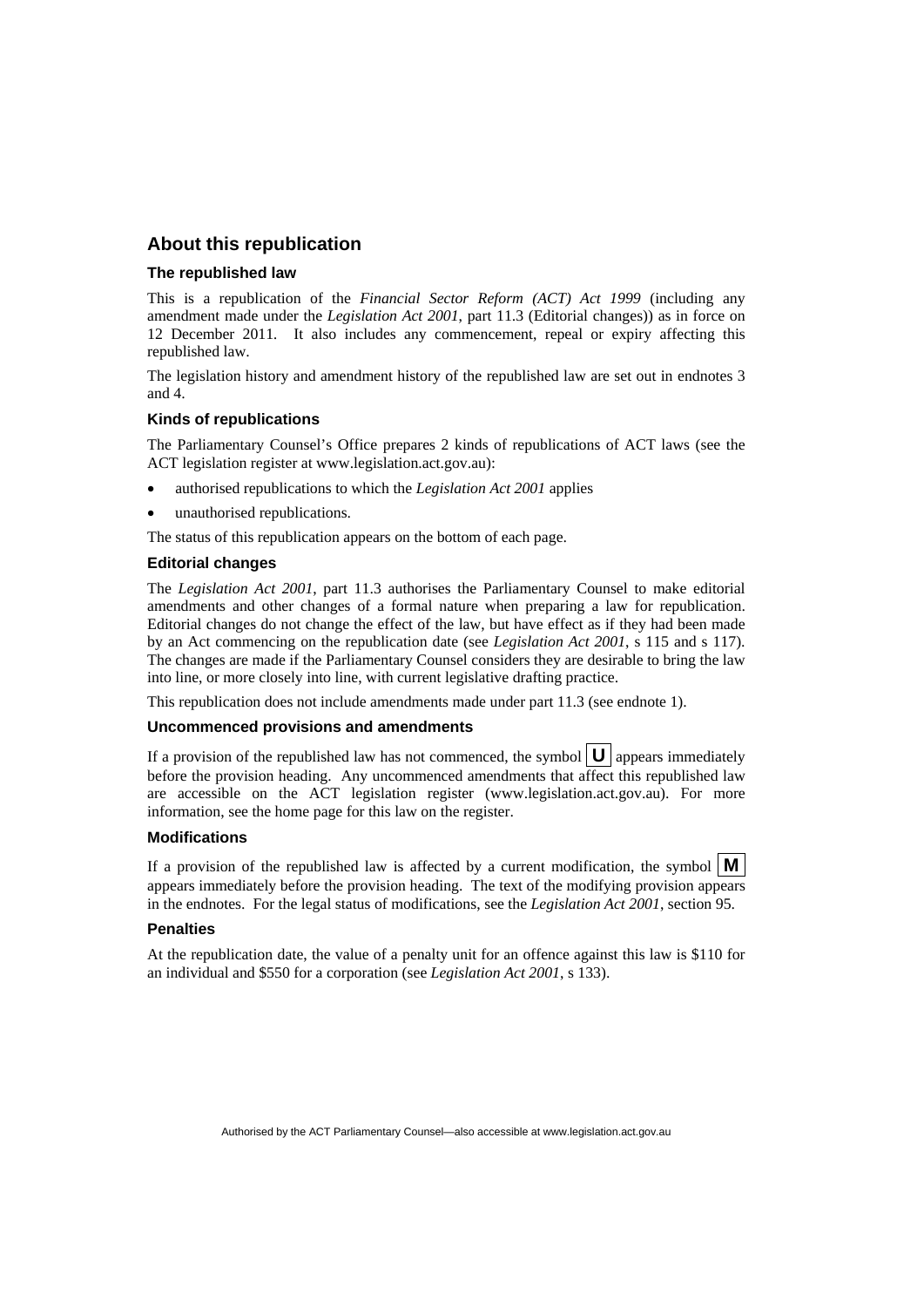

# **Financial Sector Reform (ACT) Act 1999**

# **Contents**

Page

| Part 1                     | <b>Preliminary</b>                                                     |                |
|----------------------------|------------------------------------------------------------------------|----------------|
| 1                          | Short title                                                            | $\overline{2}$ |
| 3                          | Dictionary                                                             | 2              |
| 4                          | Act binds all persons                                                  | 2              |
| Part 2                     | <b>Conferral of functions and powers on APRA</b><br>and ASIC           |                |
| 5                          | Conferral of functions and powers on APRA                              | 3              |
| 6                          | Conferral of functions and powers on ASIC                              | 3              |
| Part 3                     | Authorised deposit-taking institutions-<br>transfer of business        |                |
| 7                          | Words defined in FS(TB) Act                                            | 4              |
| R <sub>2</sub><br>12/12/11 | Financial Sector Reform (ACT) Act 1999<br>Effective: 18/09/02-11/12/11 | contents 1     |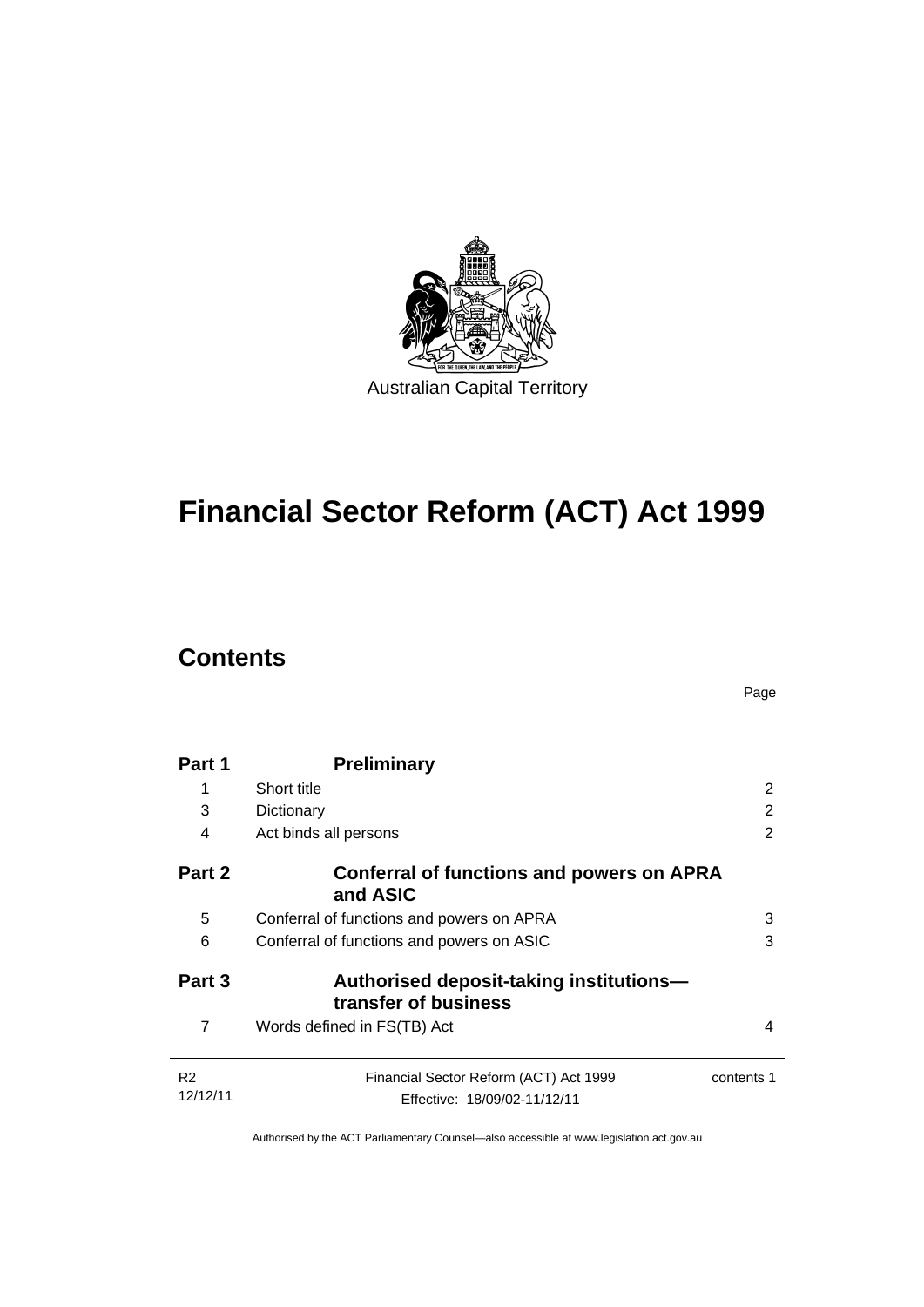| 8                        | <b>Authorised APRA officer</b>                                                   | Page           |  |  |  |
|--------------------------|----------------------------------------------------------------------------------|----------------|--|--|--|
| 9                        | 4<br>4                                                                           |                |  |  |  |
| 10                       | <b>Voluntary transfers</b>                                                       |                |  |  |  |
| 11                       | Compulsory transfers                                                             |                |  |  |  |
| 12                       | Certificates evidencing operation of pt 3                                        |                |  |  |  |
| 13                       | Certificates about land and interests in land<br>Certificates about other assets |                |  |  |  |
| 14                       |                                                                                  |                |  |  |  |
| 15                       | Documents purporting to be certificates<br>Relationship of pt 3 with other laws  |                |  |  |  |
| Part 4                   | <b>Transitional provisions</b>                                                   |                |  |  |  |
| <b>Division 4.2</b>      | <b>Provisions relating to AFIC</b>                                               |                |  |  |  |
| 17                       | Continuation and preservation of civil proceedings involving AFIC                | 10             |  |  |  |
| 18                       | Continuation of offence proceedings                                              | 10             |  |  |  |
| <b>Division 4.3</b>      | Provisions relating to the registrar of financial<br><b>institutions</b>         |                |  |  |  |
| <b>Subdivision 4.3.1</b> | Preliminary                                                                      |                |  |  |  |
| 19                       | Meaning of registrar for div 4.3                                                 | 11             |  |  |  |
| <b>Subdivision 4.3.2</b> | Office of registrar to continue                                                  |                |  |  |  |
| 20                       | Continuation of office of registrar for certain purposes                         |                |  |  |  |
| 21                       | Registrar's final report and financial statements                                |                |  |  |  |
| <b>Subdivision 4.3.3</b> | Provisions about particular funds                                                |                |  |  |  |
| 23                       | Continuation and abolition of particular funds                                   | 13             |  |  |  |
| 24                       | Payments out of credit unions contingency fund                                   | 14             |  |  |  |
| 25                       | Winding-up of supervision fund                                                   | 15             |  |  |  |
| 26                       | Financial statements for credit unions contingency fund                          | 15             |  |  |  |
| 27                       | Auditor-general to report on fund                                                |                |  |  |  |
| <b>Subdivision 4.3.4</b> | Information may be given to APRA or ASIC                                         |                |  |  |  |
| 28                       | Giving of information                                                            | 16             |  |  |  |
| Subdivision 4.3.5        | Transfer of registrar's assets and liabilities                                   |                |  |  |  |
| 29                       | Transfer of assets and liabilities                                               | 16             |  |  |  |
| <b>Subdivision 4.3.6</b> | Proceedings involving the registrar                                              |                |  |  |  |
| 30                       | Continuation and preservation of civil proceedings involving the<br>registrar    | 16             |  |  |  |
| contents 2               | Financial Sector Reform (ACT) Act 1999                                           | R <sub>2</sub> |  |  |  |
|                          | Effective: 18/09/02-11/12/11                                                     | 12/12/11       |  |  |  |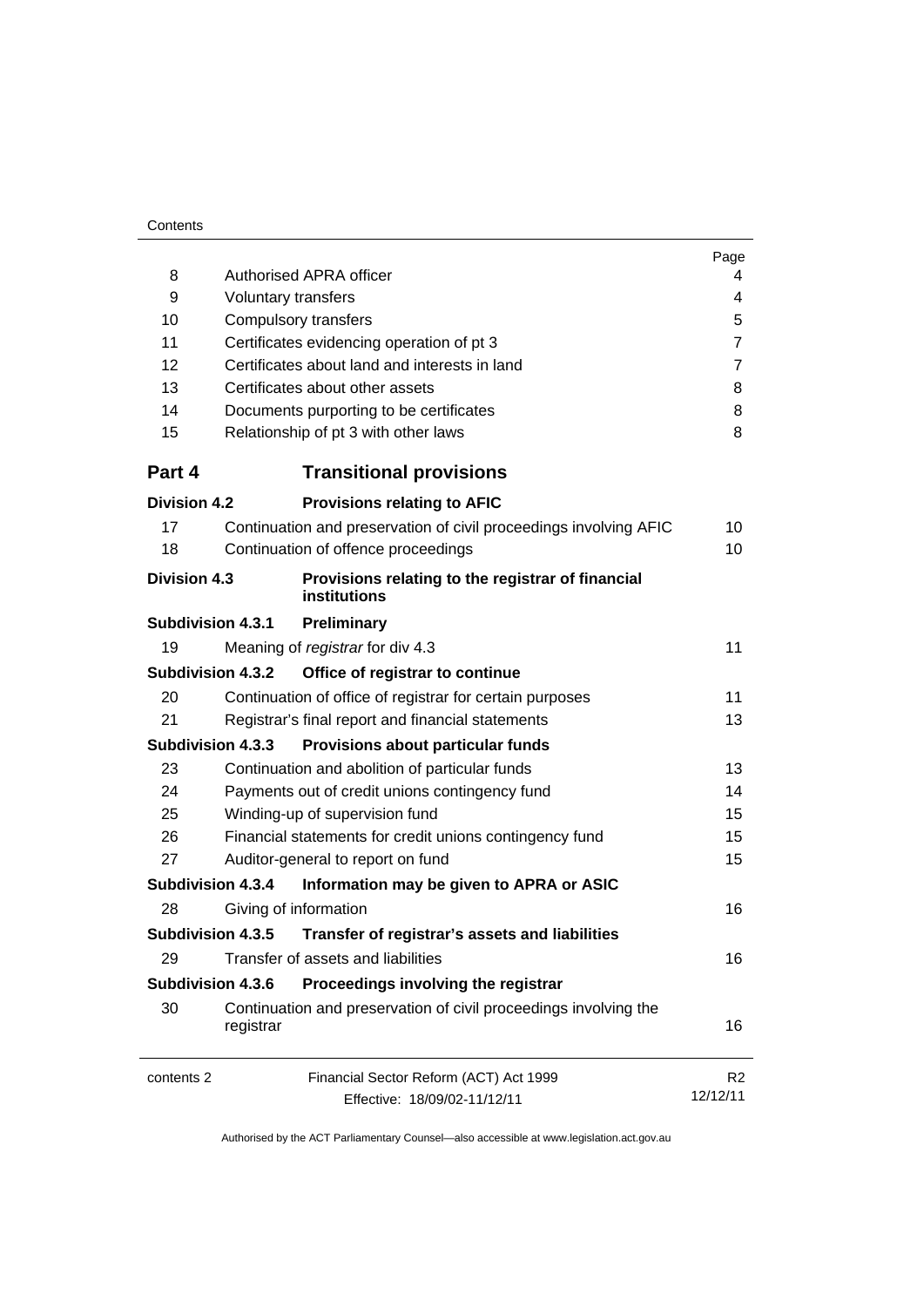|                     |                                                                                         | Page       |  |  |
|---------------------|-----------------------------------------------------------------------------------------|------------|--|--|
| 31                  | 17                                                                                      |            |  |  |
| <b>Division 4.4</b> | APRA's and ASIC's functions and powers under codes                                      |            |  |  |
| 32                  | Conferral of functions and powers relating to financial institutions                    | 17         |  |  |
| 33                  | AFIC code provisions                                                                    | 18         |  |  |
| 34                  | Financial institutions code provisions                                                  | 19         |  |  |
| 35                  | Provisions for financial institutions code as applied under AFIC code s<br>40           | 21         |  |  |
| 36                  | Only appropriately qualified person may be authorised etc                               | 23         |  |  |
| 37                  | Conferral of functions and powers                                                       |            |  |  |
| <b>Division 4.5</b> | <b>Matters relating to deregistered societies</b>                                       |            |  |  |
| 38                  | Meaning of society in div 4.5                                                           | 23         |  |  |
| 39                  | Application of div 4.5                                                                  | 23         |  |  |
| 40                  | Society's property vested in ASIC s 29                                                  | 24         |  |  |
| 41                  | ASIC may act for society                                                                |            |  |  |
| 42                  | Recovery from society's insurer                                                         |            |  |  |
| 43                  | Conferral of functions and powers                                                       | 25         |  |  |
| <b>Division 4.6</b> | <b>Miscellaneous</b>                                                                    |            |  |  |
| 44                  | Dormant accounts                                                                        | 25         |  |  |
| 45                  | Mergers and transfers of engagements started under financial<br>institutions (ACT) code | 26         |  |  |
| 46                  | Australian financial institutions appeals tribunal                                      | 28         |  |  |
| Part 6              | <b>Miscellaneous</b>                                                                    |            |  |  |
| 48                  | Consequential and transitional regulations                                              | 29         |  |  |
| <b>Dictionary</b>   |                                                                                         | 30         |  |  |
| <b>Endnotes</b>     |                                                                                         |            |  |  |
| 1.                  | About the endnotes                                                                      | 32         |  |  |
| 2                   | Abbreviation key                                                                        | 32         |  |  |
| 3                   | Legislation history                                                                     | 33         |  |  |
| 4                   | Amendment history                                                                       | 34         |  |  |
| 5                   | Earlier republications                                                                  | 36         |  |  |
| R <sub>2</sub>      | Financial Sector Reform (ACT) Act 1999                                                  | contents 3 |  |  |
| 12/12/11            | Effective: 18/09/02-11/12/11                                                            |            |  |  |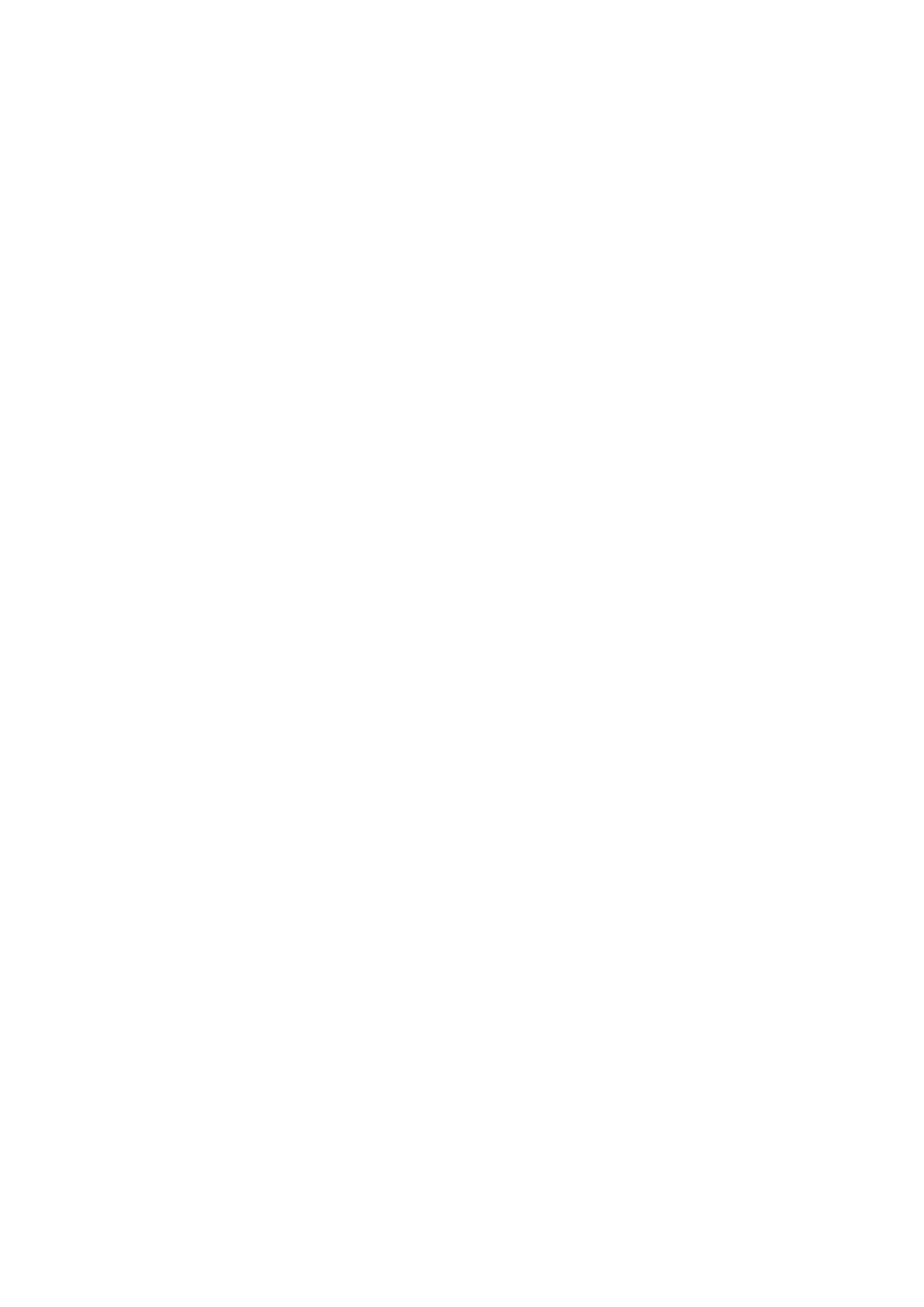

# **Financial Sector Reform (ACT) Act 1999**

An Act to make provision for the reform of the financial sector, and for other purposes

R2 12/12/11

l

Financial Sector Reform (ACT) Act 1999 Effective: 18/09/02-11/12/11

page 1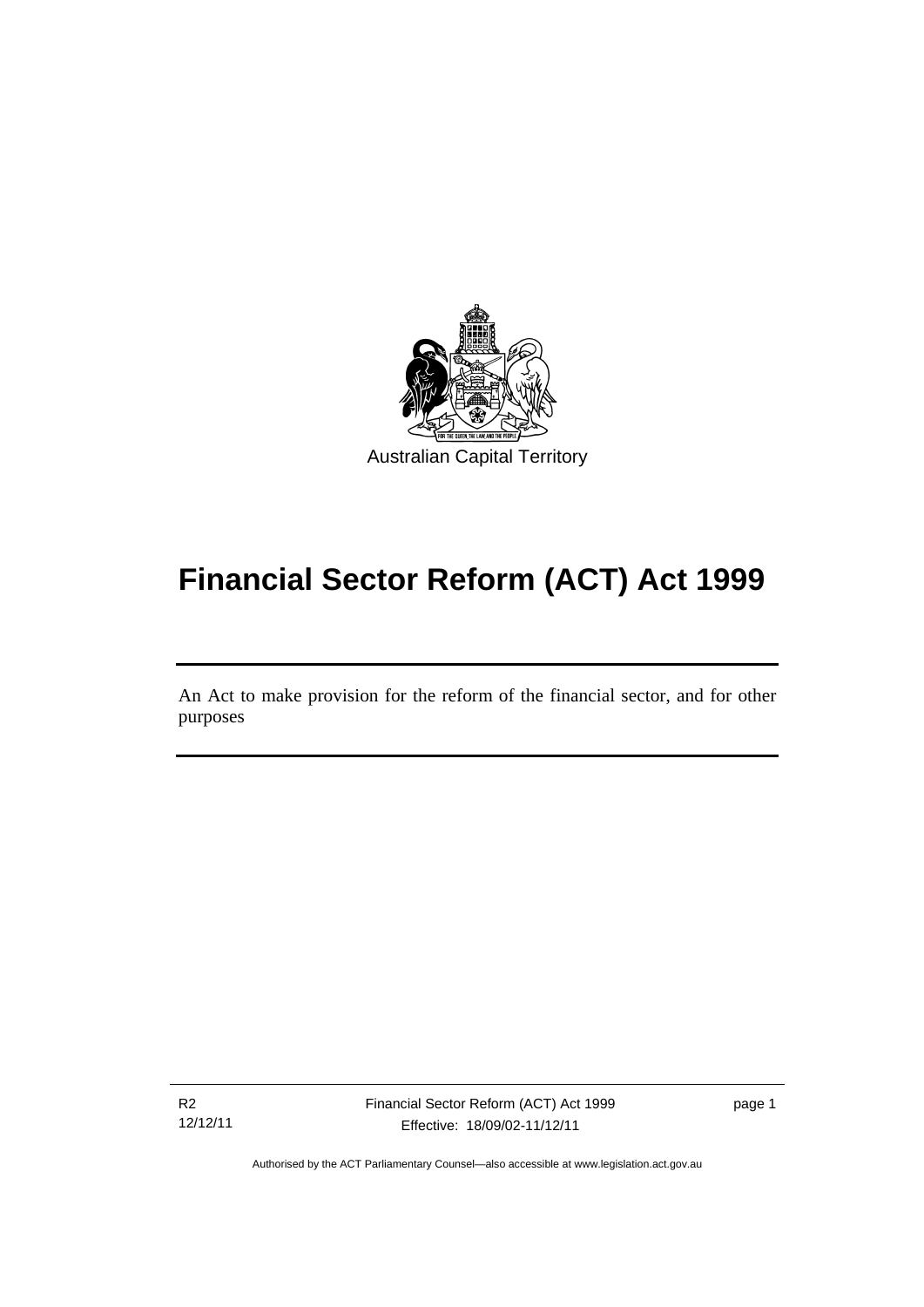#### Part 1 **Preliminary**

Section 1

# <span id="page-7-0"></span>**Part 1** Preliminary

#### <span id="page-7-1"></span>**1 Short title**

This Act may be cited as the *Financial Sector Reform (ACT) Act 1999.*

#### <span id="page-7-2"></span>**3 Dictionary**

- (1) The dictionary at the end of this Act defines certain words and expressions used in the Act.
- (2) The dictionary is part of this Act.
	- *Note 1* The dictionary at the end of this Act defines certain words and expressions used in this Act.

 For example, the signpost definition '*financial institutions legislation—*see the AFIC code, section 8.' means that the expression 'financial institutions legislation' is defined in that section and the definition applies to this Act.

*Note 2* A definition in the dictionary (including a signpost definition) applies to the entire Act unless the definition, or another provision of the Act, provides otherwise or the contrary intention otherwise appears (see *Legislation Act 2001*, s 155 and s 156 (1)).

#### <span id="page-7-3"></span>**4 Act binds all persons**

This Act binds all persons so far as the legislative power of the Territory permits.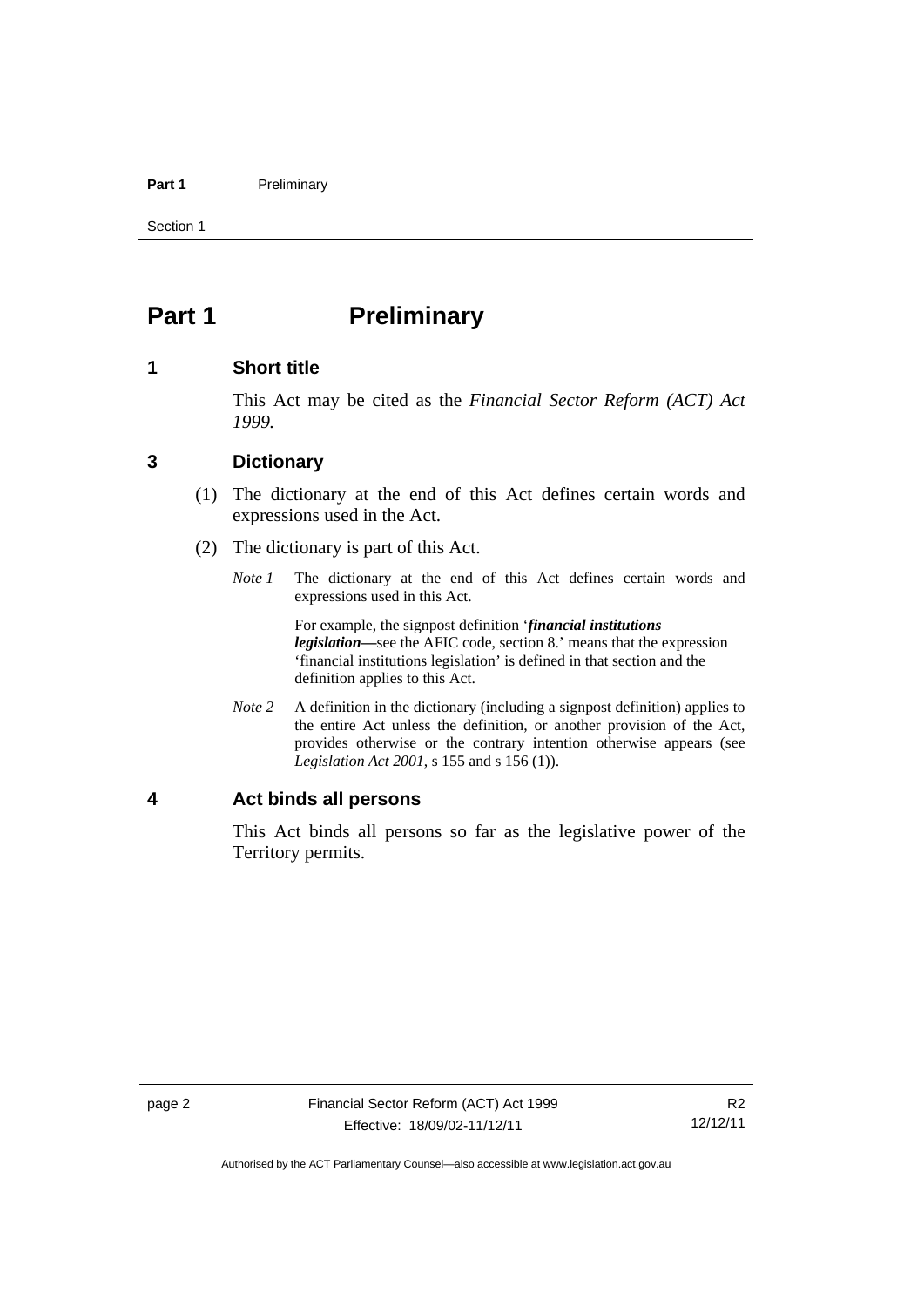# <span id="page-8-0"></span>**Part 2 Conferral of functions and powers on APRA and ASIC**

<span id="page-8-1"></span>

#### **5 Conferral of functions and powers on APRA**

- (1) APRA has the functions and powers conferred or expressed to be conferred on it under this Act.
- (2) APRA has power to do acts in the ACT in the performance or exercise of a function or power conferred or expressed to be conferred on APRA by or under a law of another jurisdiction corresponding to this Act.

#### <span id="page-8-2"></span>**6 Conferral of functions and powers on ASIC**

- (1) ASIC has the functions and powers conferred or expressed to be conferred on it under this Act.
- (2) ASIC has power to do acts in the ACT in the performance or exercise of a function or power conferred or expressed to be conferred on ASIC by or under a law of another jurisdiction corresponding to this Act.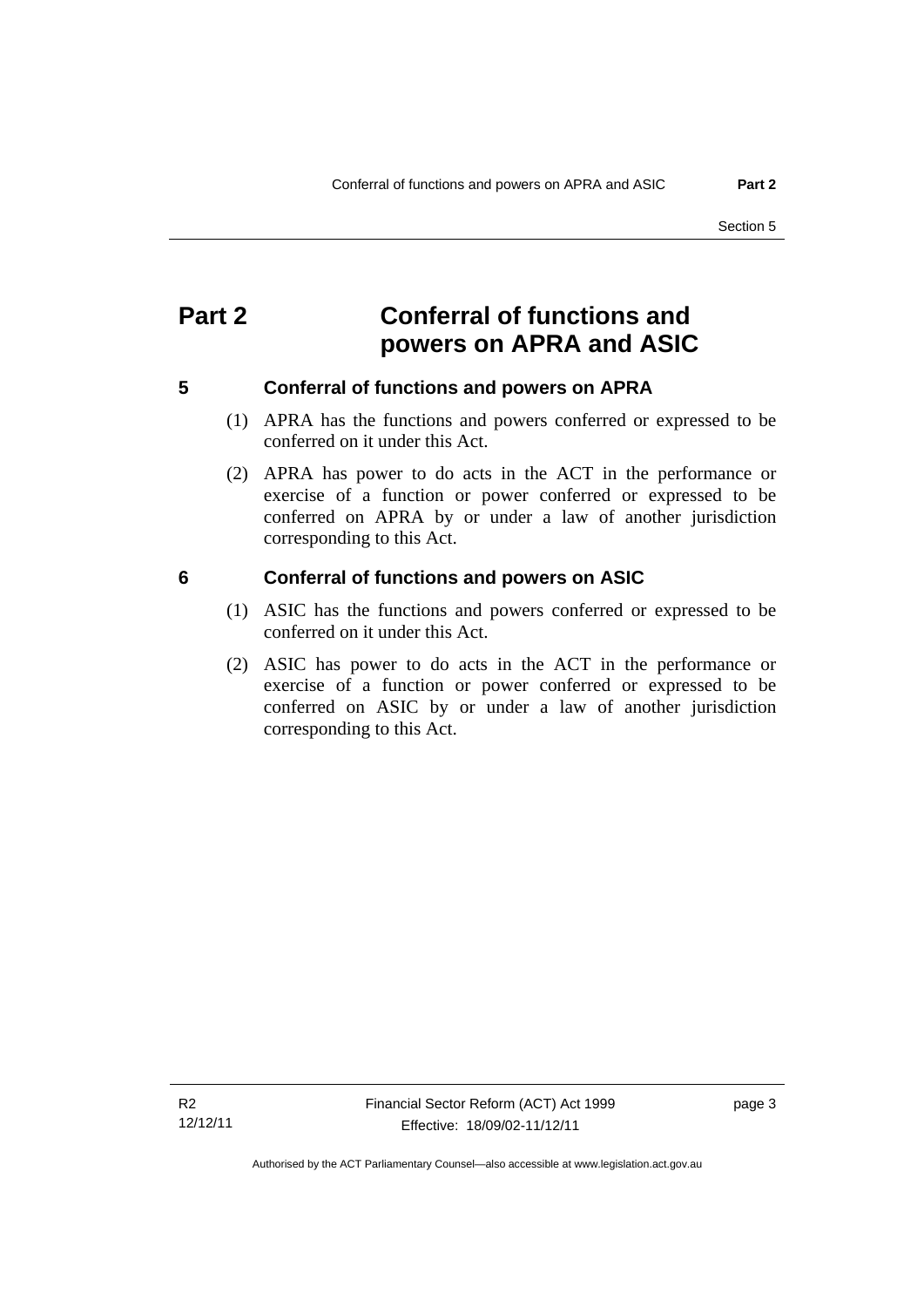# <span id="page-9-0"></span>**Part 3 Authorised deposit-taking institutions—transfer of business**

#### <span id="page-9-1"></span>**7 Words defined in FS(TB) Act**

Words defined in the FS(TB) Act have the same respective meanings in this part.

#### <span id="page-9-2"></span>**8 Authorised APRA officer**

- (1) APRA may, in writing, authorise a person who is an APRA board member, or an APRA staff member, to perform or exercise the functions or powers of an authorised APRA officer under a particular provision of this part.
- (2) The functions and powers necessary for this section are conferred on APRA.

#### <span id="page-9-3"></span>**9 Voluntary transfers**

- (1) The purpose of this section is to facilitate voluntary transfers of business under the FS(TB) Act, part 3 for regulated bodies.
- (2) This section applies when a certificate of transfer issued under the FS(TB) Act, section 18 comes into force under that Act, part 3, division 3.
- (3) The receiving body is taken to be the successor in law of the transferring body, to the extent of the transfer.
- (4) In particular—
	- (a) if the transfer is a total transfer—all the assets and liabilities of the transferring body become the assets and liabilities of the receiving body without any transfer, conveyance or assignment; and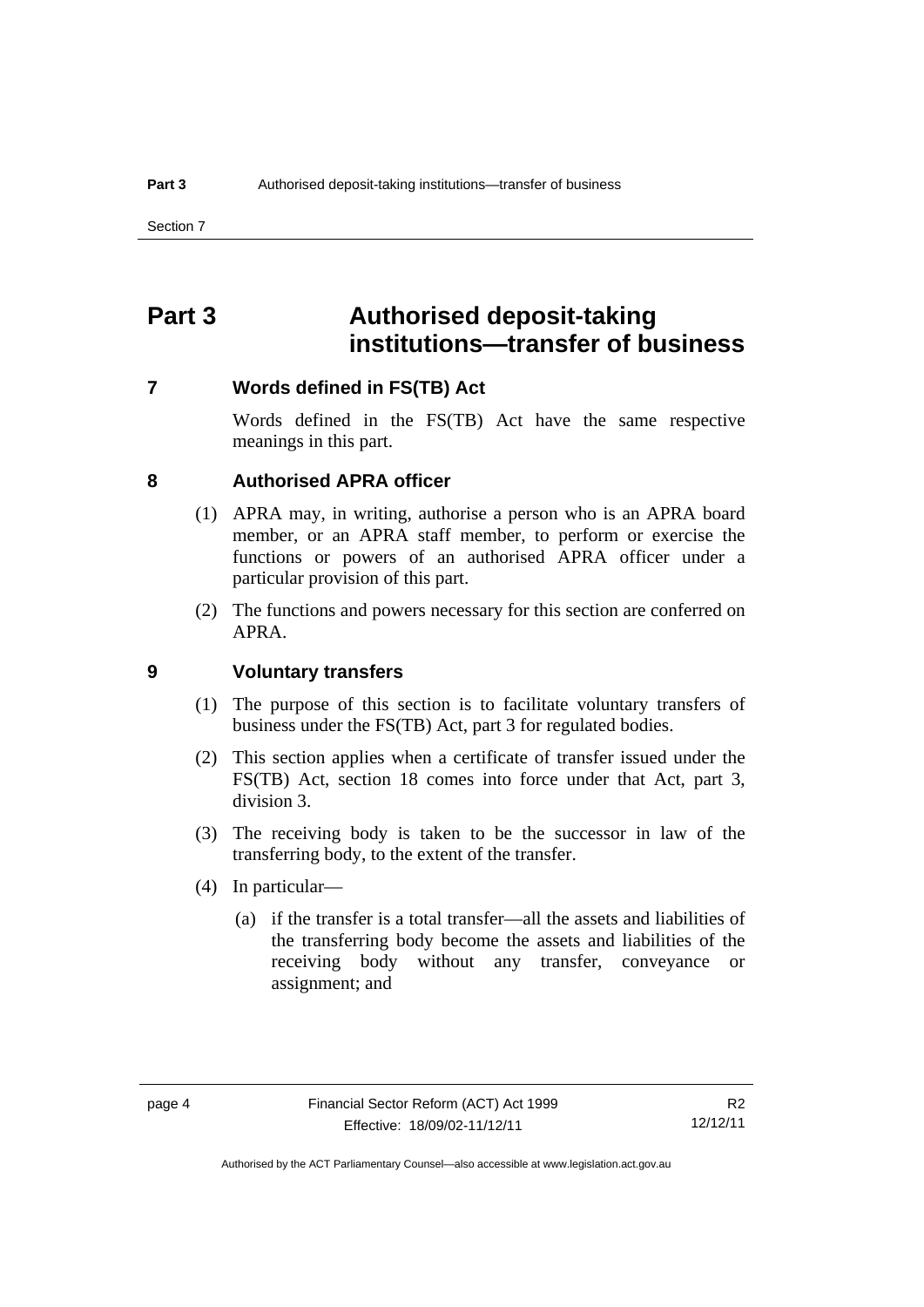- (b) if the transfer is a partial transfer—all the assets and liabilities of the transferring body included in the list of assets and liabilities specified in the statement of detail become assets and liabilities of the receiving body without any transfer, conveyance or assignment; and
- (c) to the extent of the transfer, the duties, obligations, immunities, rights and privileges applying to the transferring body apply to the receiving body.
- (5) If there is an approved section 20 statement in relation to the transfer that specifies—
	- (a) that particular things are to happen or are taken to be the case, those things are taken to happen, or to be the case, in accordance with the statement; or
	- (b) a mechanism for deciding things that are to happen or are taken to be the case, things decided in accordance with that mechanism are taken to happen, or to be the case, as decided in accordance with that mechanism.

## <span id="page-10-0"></span>**10 Compulsory transfers**

- (1) The purpose of this section is to facilitate compulsory transfers of business under the FS(TB) Act, part 4 for regulated bodies.
- (2) This section applies when a certificate of transfer issued under the FS(TB) Act, section 33 comes into force under that Act, part 4, division 3.
- (3) The receiving body is taken to be the successor in law of the transferring body, to the extent of the transfer.
- (4) In particular—
	- (a) if the transfer is a total transfer—all the assets and liabilities of the transferring body become assets and liabilities of the receiving body without any transfer, conveyance or assignment; and

page 5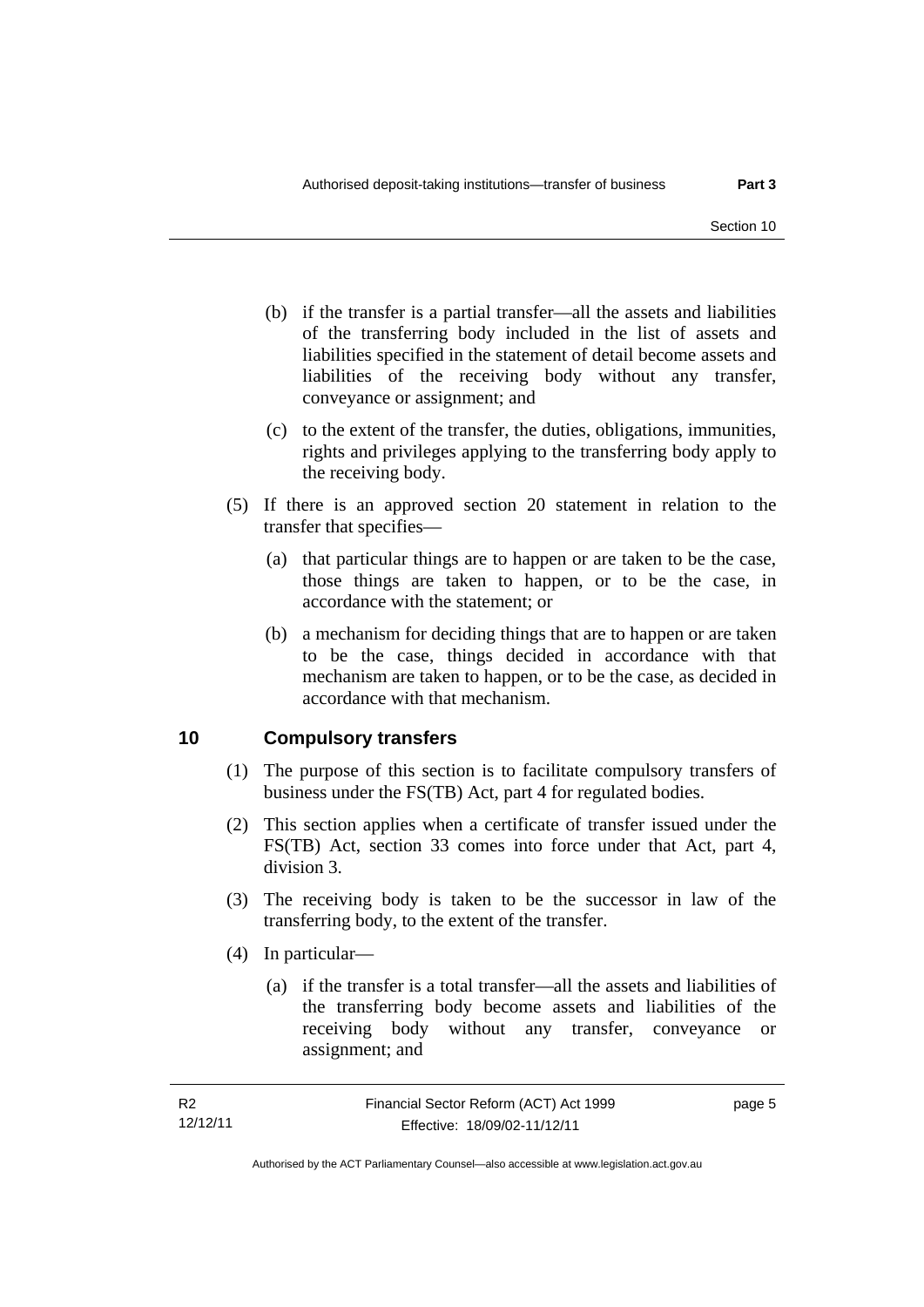Section 10

- (b) if the transfer is a partial transfer, all the assets and liabilities of the transferring body that are included in the list, referred to in the FS(TB) Act, section 33 (2) (c), included in, or attached to, the certificate of transfer become assets and liabilities of the receiving body without any transfer, conveyance or assignment; and
- (c) to the extent of the transfer, the duties, obligations, immunities, rights and privileges applying to the transferring body apply to the receiving body.
- (5) If the certificate of transfer includes provisions of a kind referred to in the FS(TB) Act, section 33 (3) specifying—
	- (a) that particular things are to happen or are taken to be the case, those things are taken to happen, or to be the case, in accordance with those provisions; or
	- (b) a mechanism for deciding things that are to happen or are taken to be the case, things decided in accordance with that mechanism are taken to happen, or to be the case, as decided in accordance with that mechanism.
- (6) If there is an approved section 30 statement in relation to the transfer that specifies—
	- (a) that particular things are to happen or are taken to be the case, those things are taken to happen, or to be the case, in accordance with the statement; or
	- (b) a mechanism for deciding things that are to happen or are taken to be the case, things decided in accordance with that mechanism are taken to happen, or to be the case, as decided in accordance with that mechanism.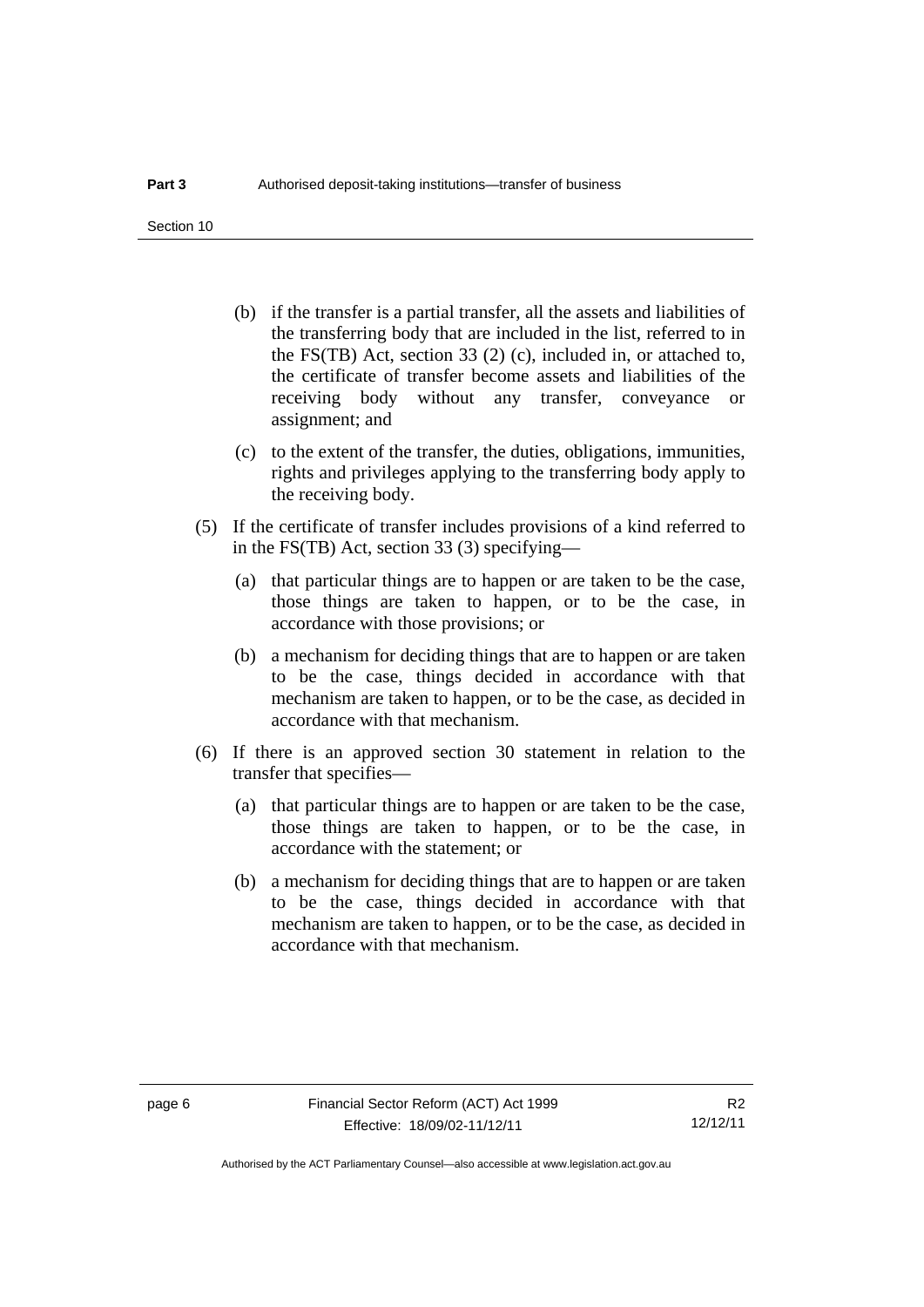## <span id="page-12-0"></span>**11 Certificates evidencing operation of pt 3**

- (1) An authorised APRA officer may, by a written certificate signed by the officer, certify anything relating to the effect of this part, and, in particular may certify that—
	- (a) a particular asset of a transferring body has become a transferred asset of a receiving body; or
	- (b) a particular liability of a transferring body has become a transferred liability of a receiving body.
- (2) For all purposes and in all proceedings, a certificate under subsection (1) is evidence of the matters certified.

## <span id="page-12-1"></span>**12 Certificates about land and interests in land**

- (1) This section applies if—
	- (a) a receiving body becomes, under this part, the owner of land, or an interest in land, situated in the ACT; and
	- (b) there is lodged with the registrar-general a certificate that—
		- (i) is signed by an authorised APRA officer; and
		- (ii) identifies the land or interest; and
		- (iii) states the receiving body has, under this part, become the owner of that land or interest.
- (2) The registrar general may—
	- (a) register or record the matter in the same way as dealings in land or interests in land of that kind are registered or recorded; and
	- (b) deal with, and give effect to, the certificate.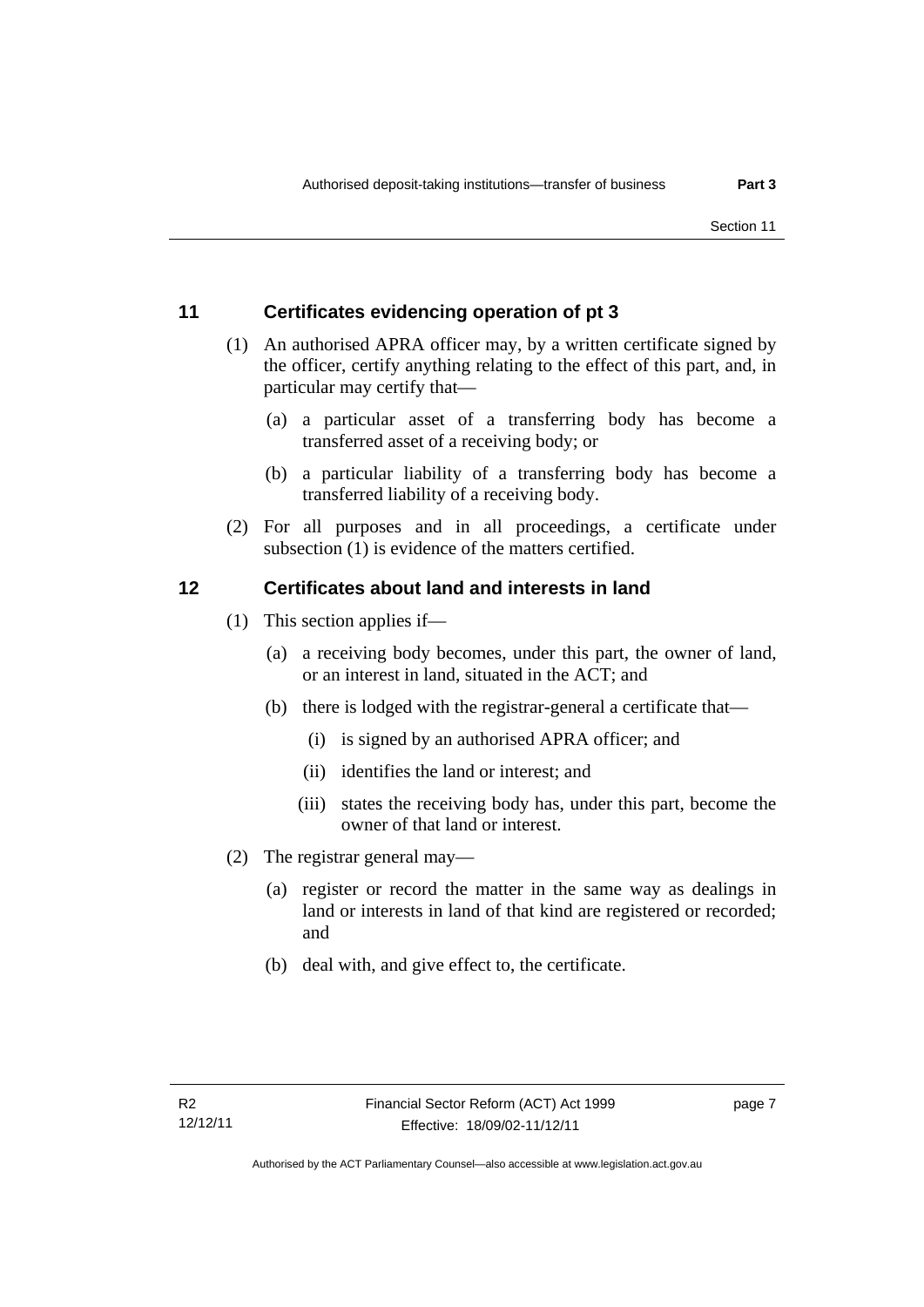Section 13

#### <span id="page-13-0"></span>**13 Certificates about other assets**

- (1) This section applies if—
	- (a) an asset, other than land or an interest in land, becomes, under this part, an asset of a receiving body; and
	- (b) there is lodged with the entity who has, under the law, responsibility for keeping a register or record relating to assets of that kind a certificate that—
		- (i) is signed by an authorised APRA officer; and
		- (ii) identifies the asset; and
		- (iii) states the asset has, under this part, become an asset of the receiving body.
- (2) The entity may—
	- (a) register or record the matter in the same way as transactions relating to assets of that kind are registered or recorded; and
	- (b) deal with, and give effect to, the certificate.
- (3) This section does not affect the operation of the Corporations Act.

#### <span id="page-13-1"></span>**14 Documents purporting to be certificates**

A document purporting to be a certificate mentioned in section 12 or 13 is taken to be a certificate of that type unless the contrary is established.

#### <span id="page-13-2"></span>**15 Relationship of pt 3 with other laws**

(1) This part has effect despite anything in a contract, deed, undertaking, agreement or other instrument.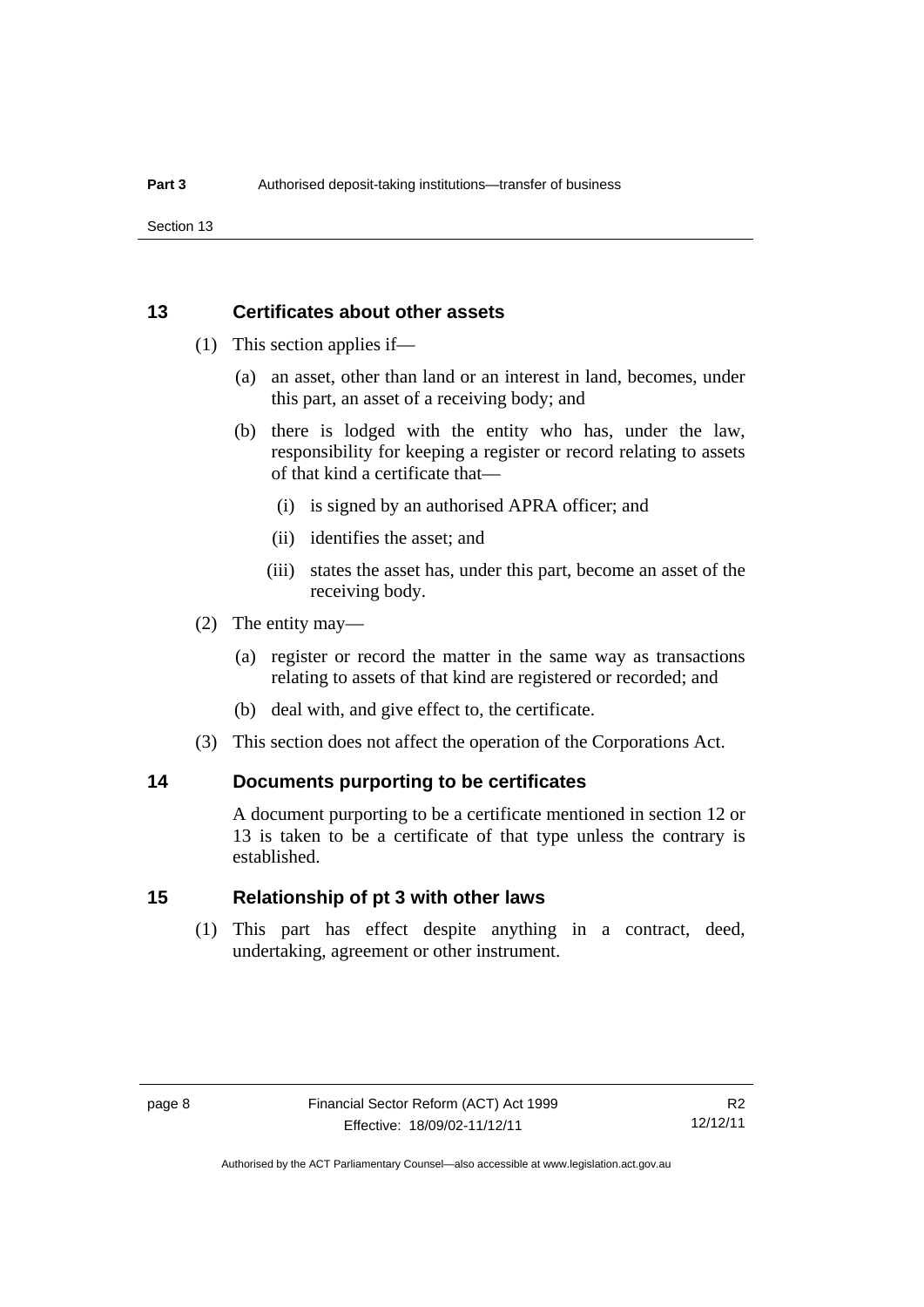- (2) Nothing done under this part—
	- (a) places a receiving body, a transferring body or another person in breach of contract or confidence or otherwise makes any of them guilty of a civil wrong; or
	- (b) places a receiving body, a transferring body or another person in breach of—
		- (i) a Territory law; or
		- (ii) a contractual provision prohibiting, restricting or regulating the assignment or transfer of an asset or liability or the disclosure of information; or
	- (c) releases a surety, wholly or partly, from all or any of the surety's obligations.
- (3) Without limiting subsection (1), if, apart from this section, the advice or consent of a person would be necessary for a particular purpose, the advice is taken to have been obtained or the consent is taken to have been given.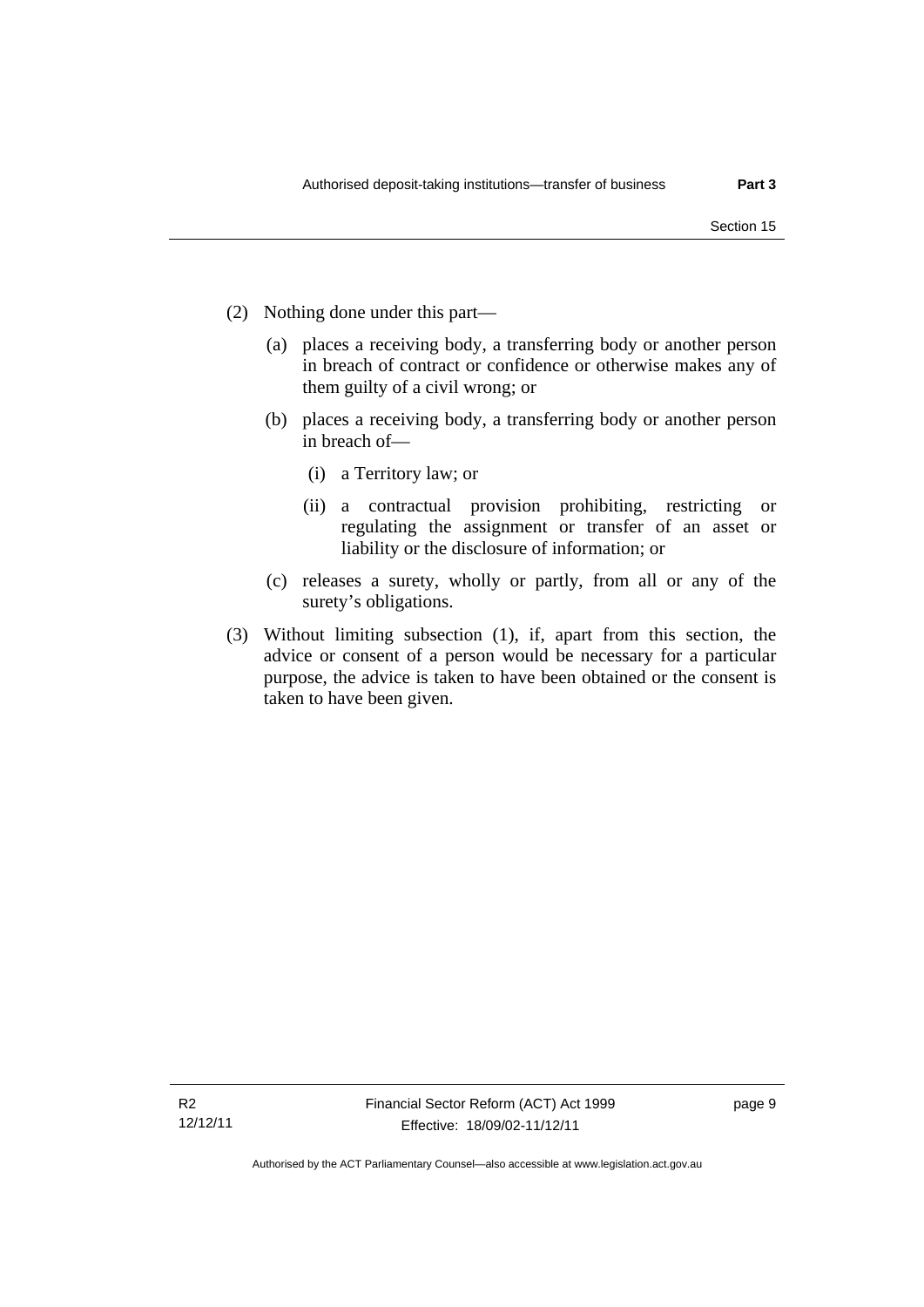# <span id="page-15-0"></span>**Part 4 Transitional provisions**

# <span id="page-15-1"></span>**Division 4.2 Provisions relating to AFIC**

## <span id="page-15-2"></span>**17 Continuation and preservation of civil proceedings involving AFIC**

- (1) If a proceeding to which AFIC is a party was pending in a court of the Territory immediately before the transfer date, the State of Queensland may be substituted for AFIC as a party to the proceeding.
- (2) Where, but for the repeal of the fiscal bodies legislation and the dissolution of AFIC, a proceeding could have been brought against AFIC in a court of the Territory, the proceeding may instead be brought in that court against the State of Queensland.
- (3) For this section evidence that would have been admissible for or against AFIC is admissible for or against the State of Queensland.
- (4) This section does not apply to a proceeding for an offence.

#### <span id="page-15-3"></span>**18 Continuation of offence proceedings**

- (1) This section applies to a proceeding in a court of the Territory for an offence brought under the AFIC code, section 63 by AFIC, or a person authorised in writing by AFIC, that started before the transfer date but was not completed before that date.
- (2) On and after the transfer date, the proceeding may continue to be prosecuted by either APRA or ASIC in place of AFIC or the person authorised by AFIC, and APRA or ASIC may be substituted in the proceeding for AFIC or the person.
- (3) The functions and powers necessary for this section are conferred on APRA and ASIC.

Authorised by the ACT Parliamentary Counsel—also accessible at www.legislation.act.gov.au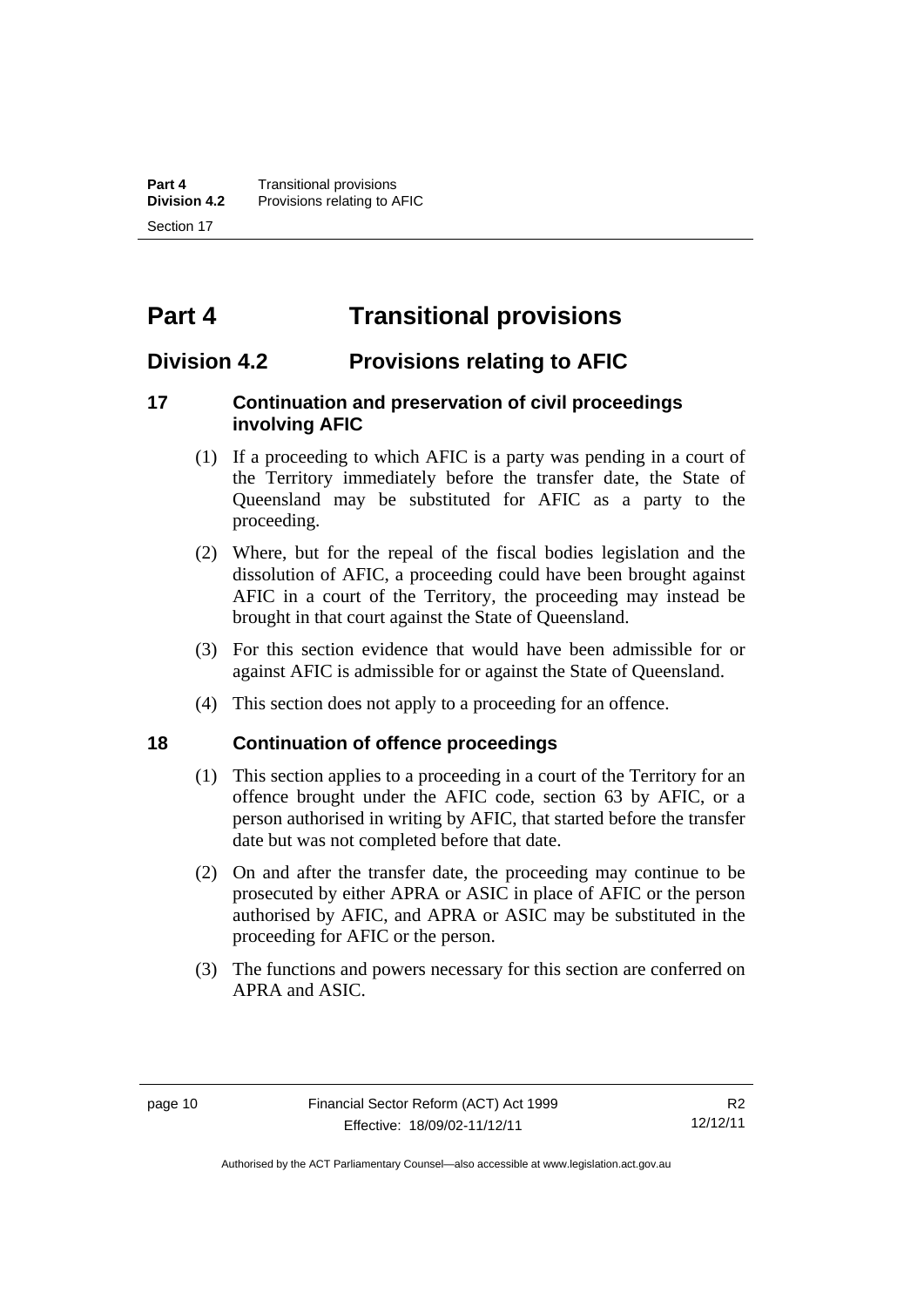# <span id="page-16-0"></span>**Division 4.3 Provisions relating to the registrar of financial institutions**

# <span id="page-16-1"></span>**Subdivision 4.3.1 Preliminary**

# <span id="page-16-2"></span>**19 Meaning of** *registrar* **for div 4.3**

In this division:

*registrar* means—

- (a) the office of registrar of financial institutions established by the *Financial Institutions (Supervisory Authority) Act 1992*, section 5 and continued in existence by this division; or
- (b) the person holding that office for the time being.

# <span id="page-16-3"></span>**Subdivision 4.3.2 Office of registrar to continue**

## <span id="page-16-4"></span>**20 Continuation of office of registrar for certain purposes**

- (1) This section applies despite the repeal of the *Financial Institutions (Supervisory Authority) Act 1992*.
- (2) The office of the registrar of financial institutions continues in existence but only for the purposes of enabling the person holding the office to—
	- (a) give effect to anything relating to the transfer, under a law of the Commonwealth or this Act, of any of the functions of the registrar as an SSA under the fiscal bodies legislation to APRA or ASIC; and
	- (b) prepare his or her final report and financial statements under section 21; and
	- (c) do other things under this division; and
	- (d) wind up the affairs of the office as soon as practicable but, in any case, within 12 months after the transfer date.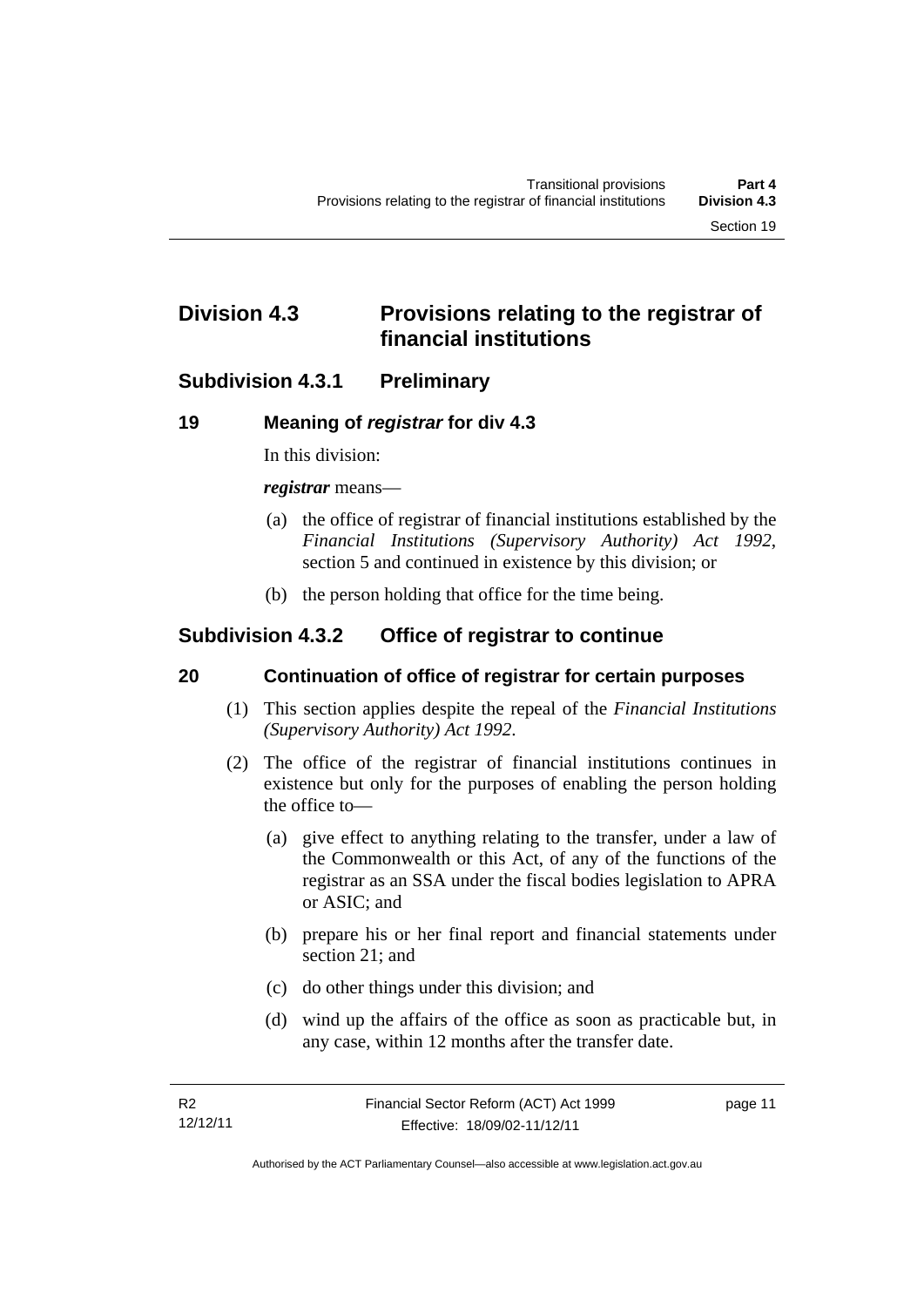- (3) Without limiting subsection (2) (a), the registrar must comply with the Corporations Act, schedule 4, clause 4.
- (4) The registrar has the powers necessary or desirable for him or her to act under subsection (2) or (3) including the powers to execute a contract, deed or other document necessary for the winding-up of the affairs of his or her office.
- (5) To the extent it is necessary or desirable to allow the registrar to act under subsection (2), the fiscal bodies legislation and the *Financial Institutions (Supervisory Authority) Act 1992,* including the provisions of the Act about the registrar, continue to apply despite the repeal of all or any of the legislation or of the Act.
- (6) The person who immediately before the transfer date was the registrar under the *Financial Institutions (Supervisory Authority) Act 1992* continues in office.
- (7) For the purposes of the registrar exercising a power under this section—
	- (a) the *Financial Institutions (Supervisory Authority) Act 1992*, section 17 applies to an honest act or omission of the registrar as if a reference in that section to the financial institutions legislation were a reference to this section; and
	- (b) that Act, section 18 applies to an honest act or omission of a public servant assisting the registrar in the course of that assistance.
- (8) In this section:

*winding-up*, in relation to the affairs of the office of the registrar, includes realising the assets of the office and discharging its liabilities.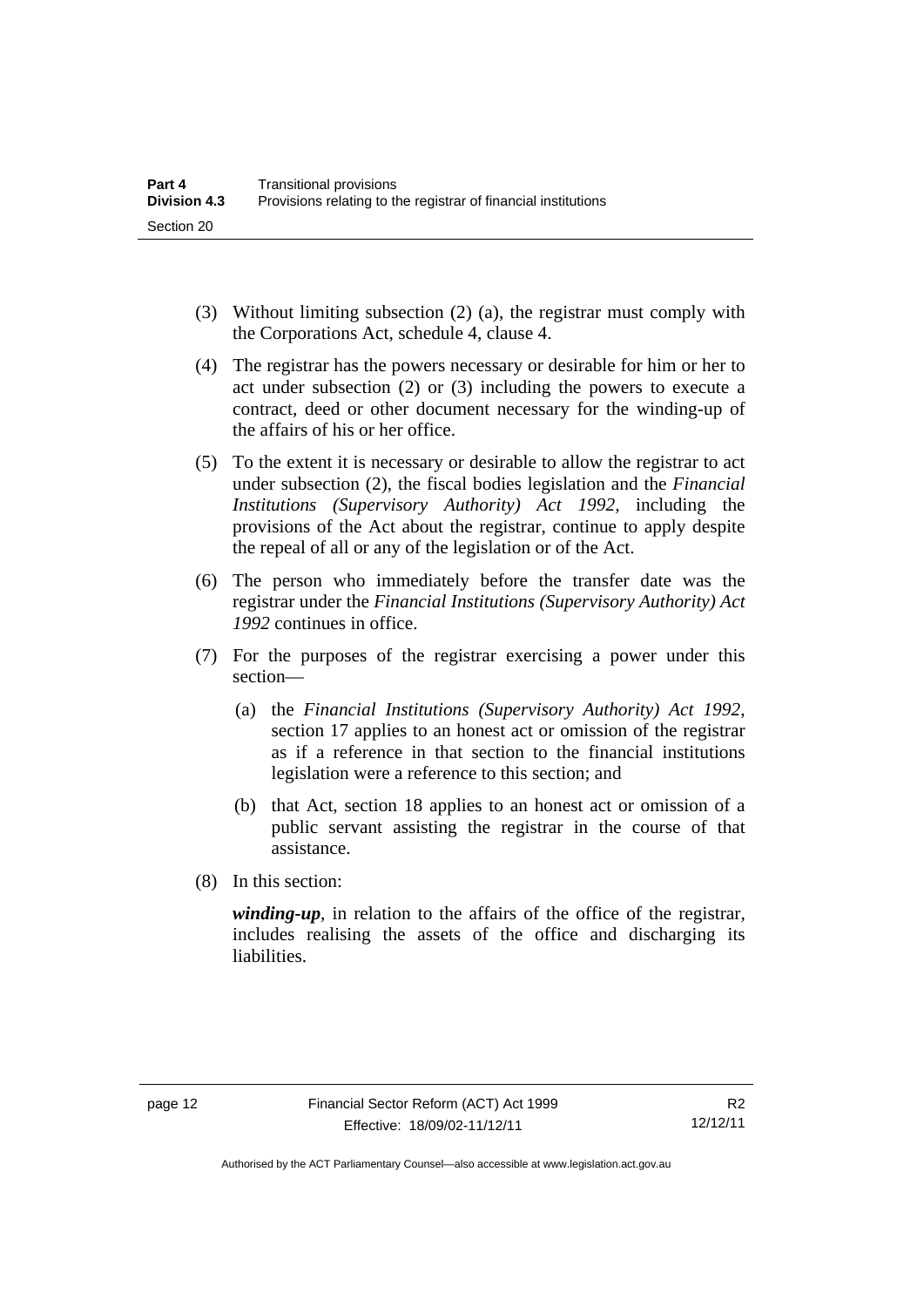#### <span id="page-18-0"></span>**21 Registrar's final report and financial statements**

- (1) The registrar must, before his or her office is abolished—
	- (a) provide a report under the *Annual Reports (Government Agencies) Act 1995*, section 8 (1); and
	- (b) prepare statements relating to the office under the *Financial Management Act 1996*, section 59.
- (2) The report mentioned in subsection (1) (a) is to relate to such period as the Minister directs under the *Annual Reports (Government Agencies) Act 1995*, section 10.
- (3) The statements mentioned in subsection (1) (b) are to be prepared in respect of the period from the end of the period for which the registrar last prepared annual financial statements under the *Financial Management Act 1996*, section 59 until a day fixed by the Minister in writing.
- (4) The Minister must consult with the auditor-general before fixing a day under subsection (3).
- (5) The *Financial Management Act 1996*, section 60, 61 and 62 apply to financial statements mentioned in subsection (1) (b).
- (6) In its application under the *Financial Management Act 1996*, section 61, subsection (5) applies to the financial statements mentioned in subsection (1) (b) as if the day fixed by the Minister under subsection (3) were the last day of a financial year.

# <span id="page-18-1"></span>**Subdivision 4.3.3 Provisions about particular funds**

#### <span id="page-18-2"></span>**23 Continuation and abolition of particular funds**

- (1) The following funds continue in existence on and after the transfer date despite the commencement of section 16:
	- (a) the credit unions contingency fund;
	- (b) the supervision fund.

page 13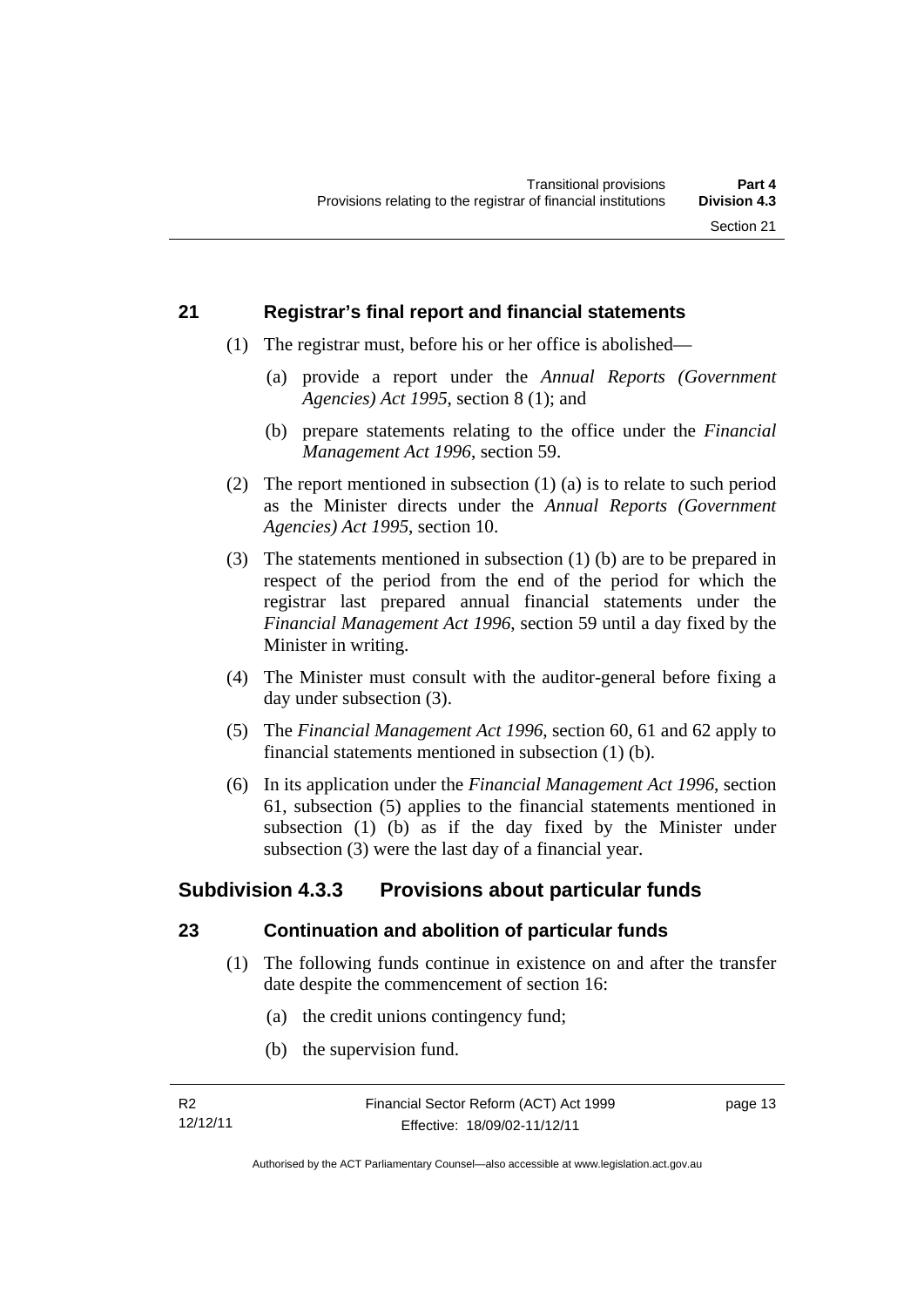- (2) However—
	- (a) when the payments mentioned in section 24 (3) have been received by each credit union, the credit unions contingency fund is abolished; and
	- (b) when the payment mentioned in section 25 (1) has been made, the supervision fund is abolished.

#### <span id="page-19-0"></span>**24 Payments out of credit unions contingency fund**

- (1) On the day before the transfer date the registrar must, under the financial institutions code, section 99A, distribute the whole of retained earnings to the contribution accounts of credit unions.
- (2) For the financial institutions code, section 99A (3), subsection (1) does not apply.
- (3) Immediately after the registrar complies with subsection (1) he or she must pay from the credit unions contingency fund to each credit union the amount standing to the credit union's credit in the fund.
- (4) Subsection (3) applies despite the financial institutions code, section 103.
- (5) In this section:

*contribution accounts*, of credit unions, means the parts of the credit unions contingency fund that, under the financial institutions code, section 98 (10), are treated as a deferred asset in the accounts of the credit unions.

*credit union* means a credit union under the financial institutions code.

*retained earnings* means all amounts standing to the credit of the credit unions contingency fund, other than amounts in the contribution accounts of credit unions.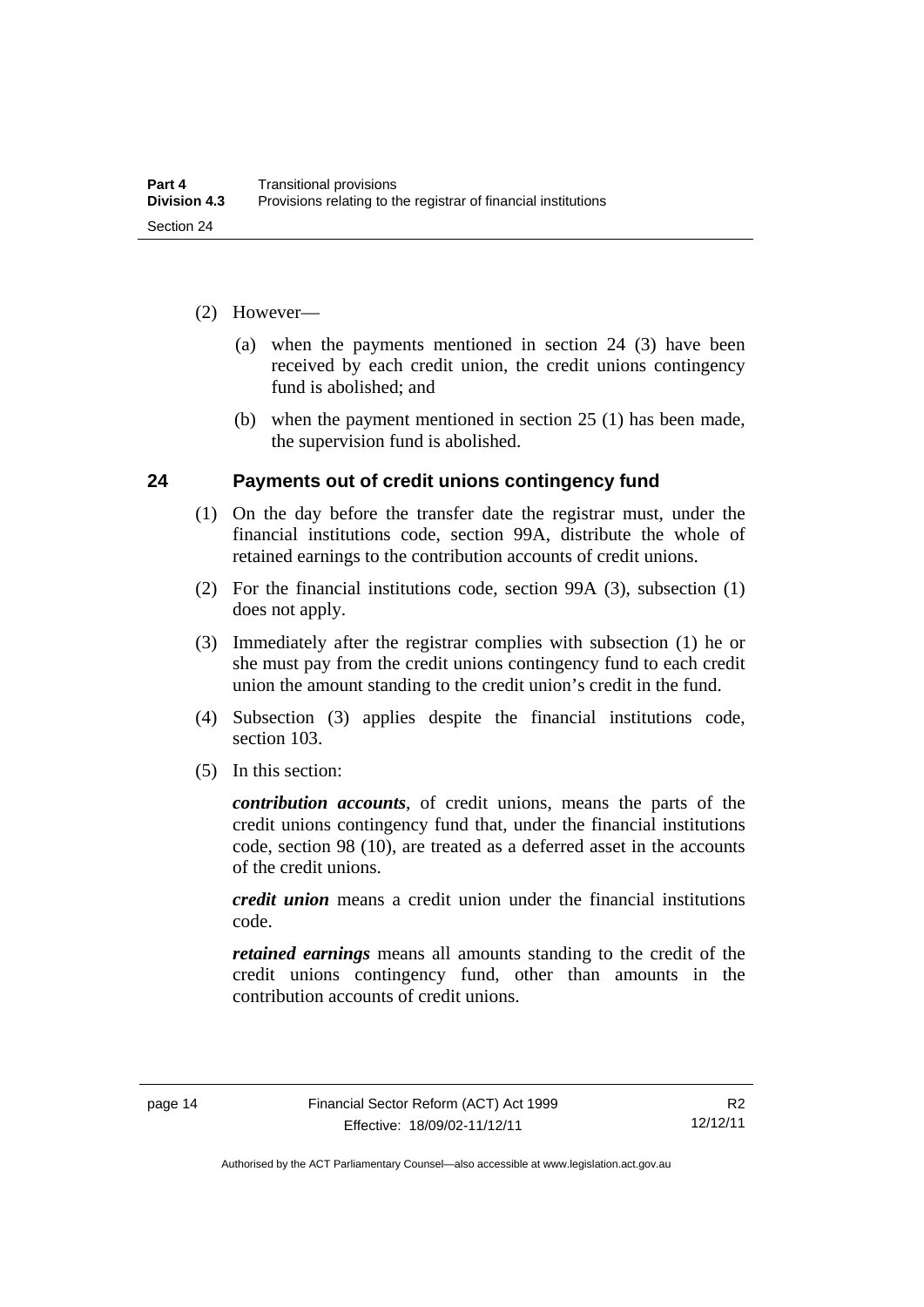# <span id="page-20-0"></span>**25 Winding-up of supervision fund**

- (1) Immediately before the credit unions contingency fund is wound up under section 24, the registrar must pay into that fund the amount standing to the credit of the supervision fund.
- (2) The amount paid into the credit unions contingency fund under subsection (1) is to be taken to be retained earnings within the meaning of section 24.

## <span id="page-20-1"></span>**26 Financial statements for credit unions contingency fund**

- (1) As soon as practicable after the transfer date, the registrar must prepare financial statements for the credit unions contingency fund.
- (2) The financial statements must cover the period from the end of the period for which financial statements audited by the auditor-general were last prepared by the registrar for the fund until the day the fund is abolished.
- (3) The financial statements are to be audited by the auditor-general.
- (4) For the audit, the financial statements are to form part of the statements referred to in section 21 (1) (b).

## <span id="page-20-2"></span>**27 Auditor-general to report on fund**

The auditor-general must include in his or her audit opinion concerning the financial statements referred to in section 21 (1) (b) an opinion about whether the credit unions contingency fund was applied for the purposes for which it was established and under section 24.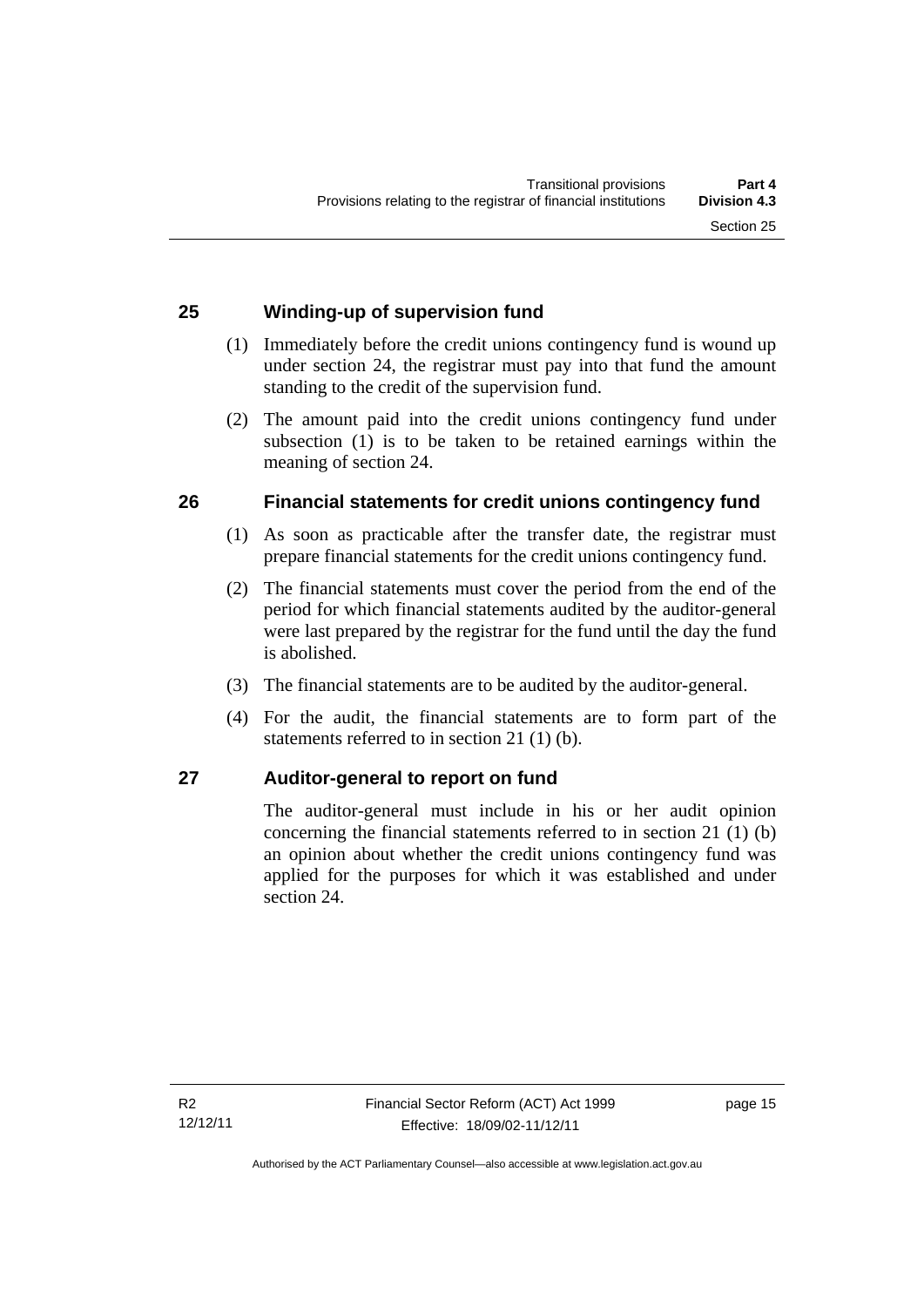# <span id="page-21-0"></span>**Subdivision 4.3.4 Information may be given to APRA or ASIC**

#### <span id="page-21-1"></span>**28 Giving of information**

- (1) This section applies to—
	- (a) the registrar; and
	- (b) a member of the staff assisting the registrar; and
	- (c) a person who has been a person mentioned in paragraph (a) or (b).
- (2) A person to whom this section applies may disclose to APRA or ASIC information the person acquired while engaged in the administration of the fiscal bodies legislation.
- (3) This section applies despite the financial institutions code, section 410.

# <span id="page-21-2"></span>**Subdivision 4.3.5 Transfer of registrar's assets and liabilities**

#### <span id="page-21-3"></span>**29 Transfer of assets and liabilities**

- (1) The Minister may enter into a transfer agreement under the FSR Act, schedule 8, part 1, division 3 connected with the transfer of the registrar's assets or liabilities to APRA or ASIC.
- (2) The transfer agreement has effect according to its terms.

## <span id="page-21-4"></span>**Subdivision 4.3.6 Proceedings involving the registrar**

## <span id="page-21-5"></span>**30 Continuation and preservation of civil proceedings involving the registrar**

 (1) For a proceeding started before the transfer date to which the registrar was a party immediately before that date, the Territory is substituted as a party to the proceeding.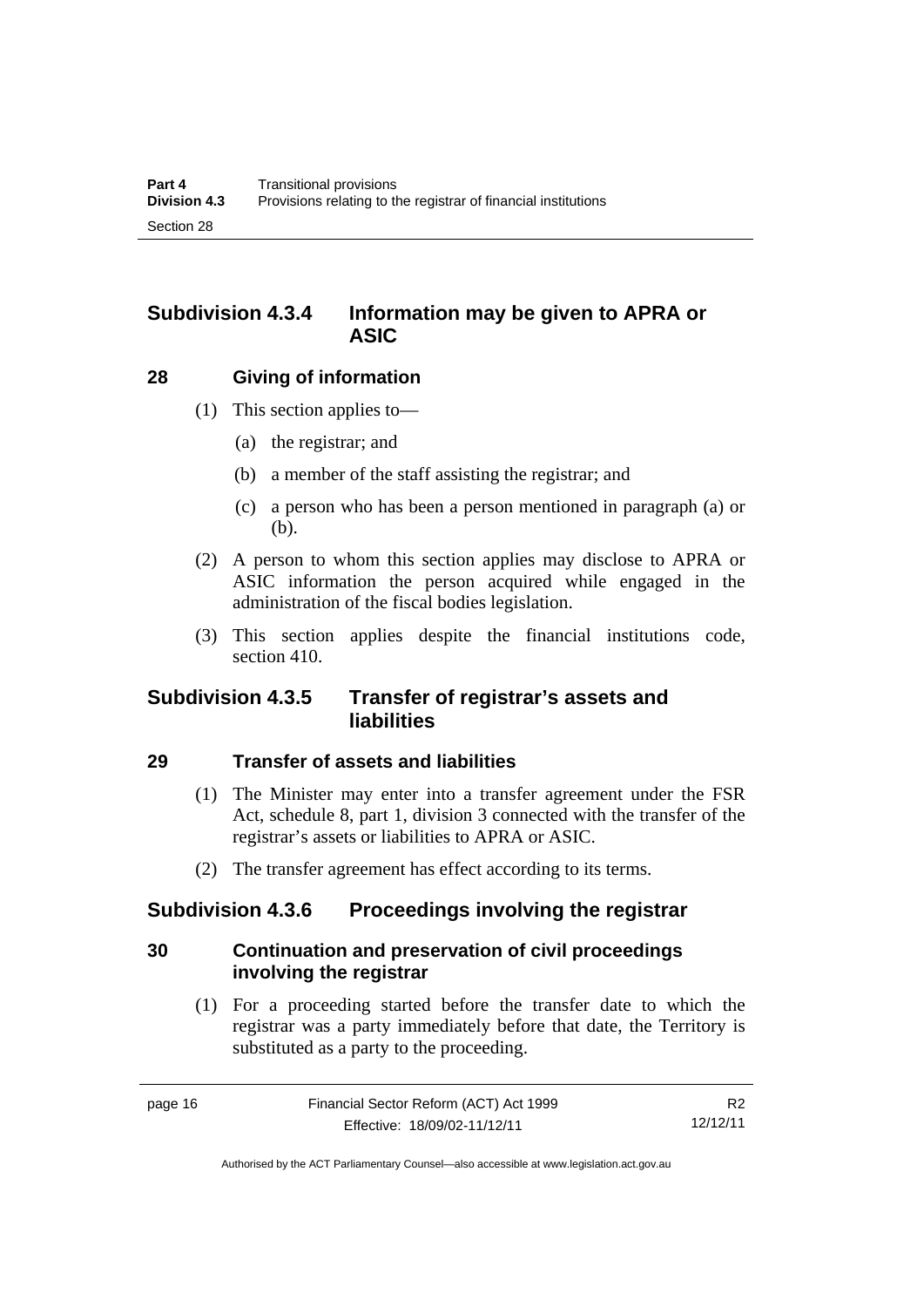- (2) For a proceeding not started before the transfer date and that could if started after that date be brought against the registrar, or apart from the commencement of section 16 and the abolition of the office of the registrar, could have been brought against the registrar, the proceeding may instead be brought against the Territory.
- (3) For this section evidence that would have been admissible for or against the registrar is admissible for or against the Territory.
- (4) This section does not apply to a proceeding for an offence.

# <span id="page-22-0"></span>**31 Continuation of certain offence proceedings**

- (1) This section applies to a proceeding for an offence brought under the financial institutions code, section 404 by the registrar, or a person authorised in writing by the registrar, that started before the transfer date but was not completed before that date.
- (2) On and after the transfer date, the proceeding may continue to be prosecuted by either APRA or ASIC in place of the registrar or the person authorised by the registrar, and APRA or ASIC may be substituted for the registrar or that person.
- (3) The functions and powers necessary for this section are conferred on APRA and ASIC.

# <span id="page-22-1"></span>**Division 4.4 APRA's and ASIC's functions and powers under codes**

## <span id="page-22-2"></span>**32 Conferral of functions and powers relating to financial institutions**

- (1) Either relevant Commonwealth body has the same enforcement powers relating to anything done or omitted to be done under the financial institutions code before the transfer date as AFIC or the registrar had immediately before that date.
- (2) For subsection (1), the financial institutions code applies with all necessary changes.

page 17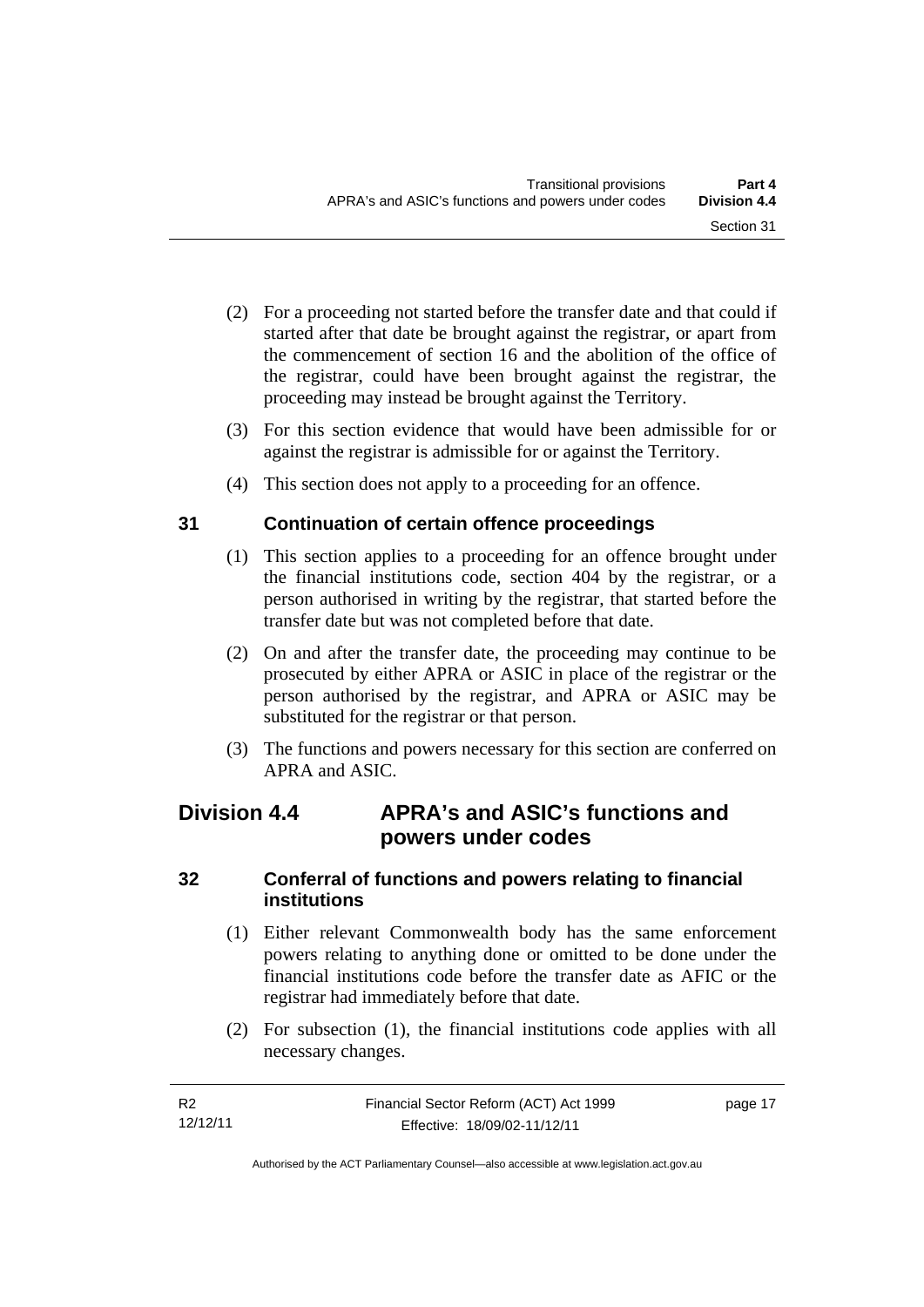#### <span id="page-23-0"></span>**33 AFIC code provisions**

- (1) The following provisions of the AFIC code continue to apply on and after the transfer date in relation to anything done or omitted to be done before that date as if section 16 had not commenced:
	- (a) part 8, other than sections 50, 51, 55 and 58;
	- (b) the other provisions of the code relevant to the part.
- (2) Despite subsection (1), a provision, or part of a provision, applying under the subsection that creates an offence is not limited in its application to anything done or omitted to be done before the transfer date.
- (3) For the application mentioned in subsection (1)—
	- (a) a reference in the code to *AFIC* is taken to be a reference to either relevant Commonwealth body; and
	- (b) a reference in the code to *a financial institution* is taken to be a reference to an entity that on the transfer date is a company under the Corporations Law and that, immediately before that date, was a financial institution under the code; and
	- (c) in the code, section  $52$  (1), the words the 'financial institutions scheme' are taken to be omitted and the words 'investigating whether an offence against the fiscal bodies legislation has been committed' are taken to be substituted; and
	- (d) a reference in the code, section 52 (1) (a) or (b) to *an employee of AFIC or of a State supervisory authority* is taken to be a reference to an employee of either relevant Commonwealth body; and
	- (e) the code, section 52 (5) is taken to be omitted; and
	- (f) a reference in the code, section 53 (1) or (2) to *the executive director* is taken to be a reference to either relevant Commonwealth body; and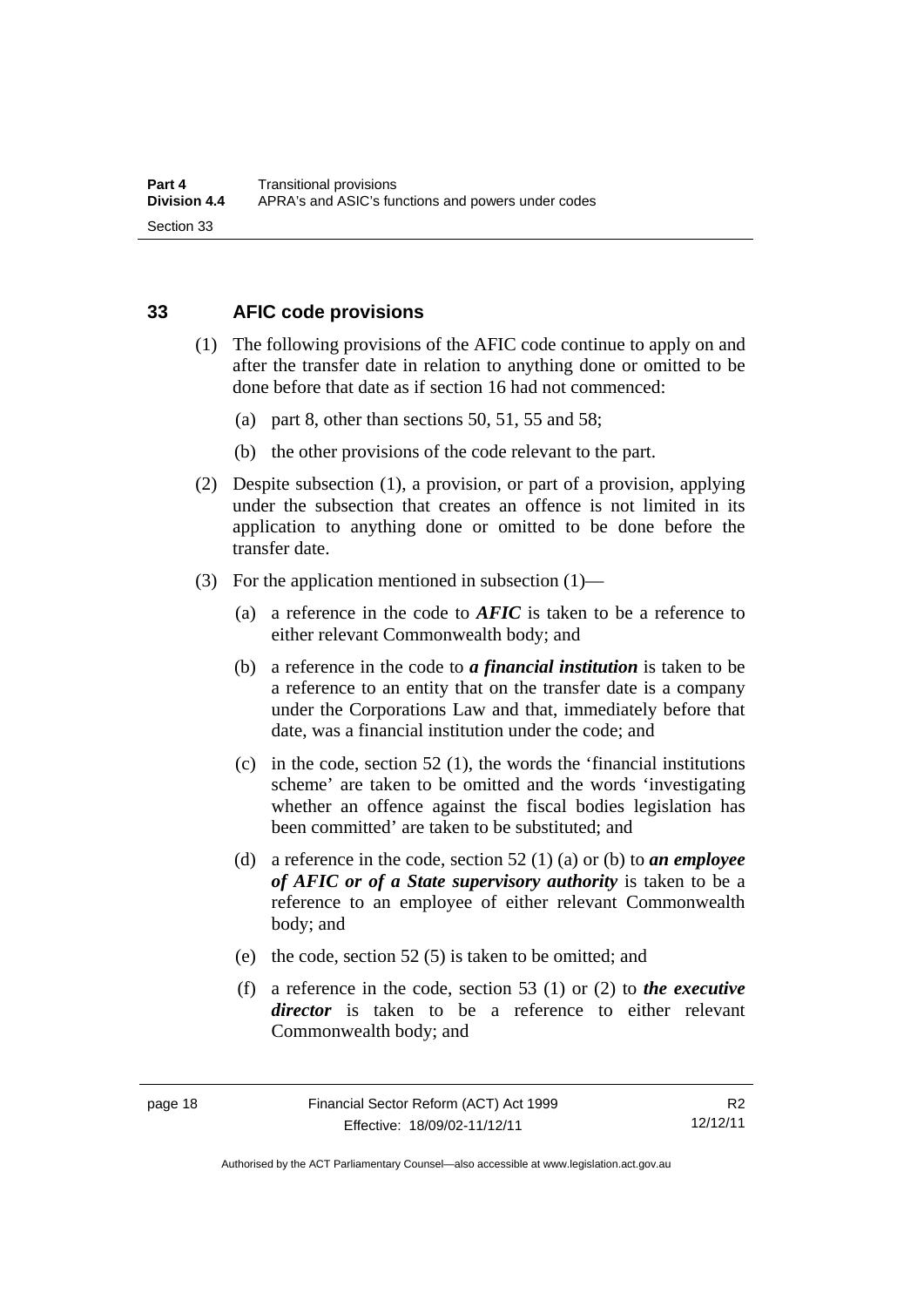- (g) a reference in the code, section 53 (5) to *officers and employees of the State supervisory authorities* is taken to be a reference to officers and employees of either relevant Commonwealth body; and
- (h) the code, section 63 (1A) and (1B) is taken to be omitted; and
- (i) a reference in the code, section 63 (2) to *the Ministerial Council* is taken to be a reference to the Minister administering this Act; and
- (j) the code applies with all other necessary changes.
- (4) This section does not limit section 32.

## <span id="page-24-0"></span>**34 Financial institutions code provisions**

- (1) The following provisions of the financial institutions code continue to apply on and after the transfer date in relation to anything done or omitted to be done before the date as if section 16 had not commenced:
	- (a) part 2, division 2, subdivision 1A (other than section 75, 79 and 82), part 10 and sections 392, 397, 398 and 404;
	- (b) the other provisions of the code relevant to the provisions mentioned in paragraph (a).
- (2) Despite subsection (1), a provision, or part of a provision, applying under the subsection that creates an offence is not limited in its application to anything done or omitted to be done before the transfer date.
- (3) For the application mentioned in subsection (1)—
	- (a) a reference in the code to *the SSA* is taken to be a reference to either relevant Commonwealth body; and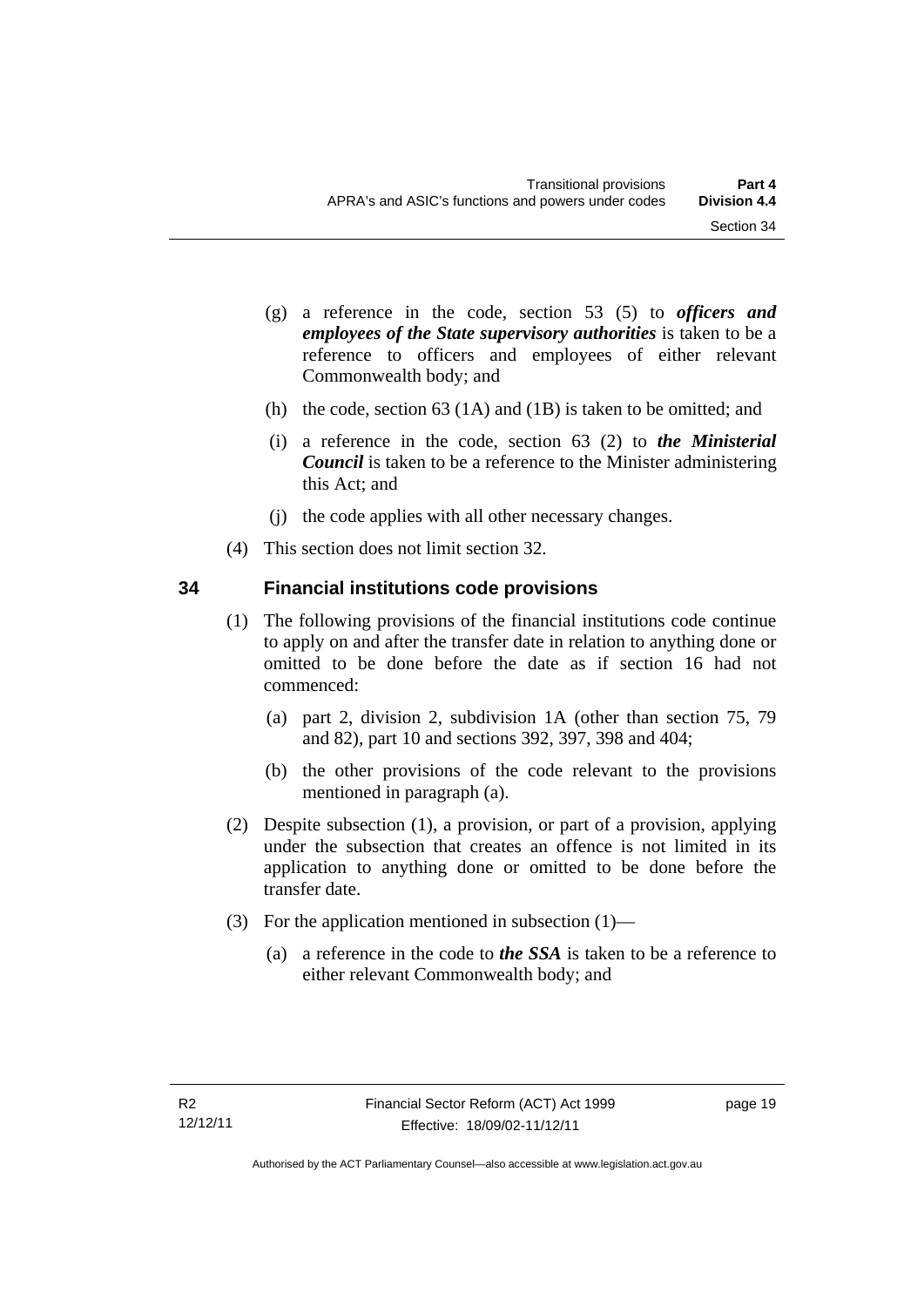- (b) a reference in the code to *a financial body* is taken to be a reference to an entity that on the transfer date is a company under the Corporations Law and that, immediately before that date, was a financial body under the code; and
- (c) a reference in the code to *a society* is taken to be a reference to an entity that on the transfer date is a company under the Corporations Law and that, immediately before that date, was a society under the code; and
- (d) in the code, section 76 (1), the words the 'financial institutions legislation' are taken to be omitted and the words 'investigating whether an offence against the financial institutions legislation has been committed' are taken to be substituted; and
- (e) a reference in the code, section 76 (1) (a) or (b) to *an employee of the SSA* is taken to be a reference to an employee of either relevant Commonwealth body; and
- (f) the code, section 76 (5) is taken to be omitted; and
- (g) in the code, section 397 (1), definition of *financial body to which this section applies*, paragraphs  $(a)$ ,  $(b)$ ,  $(d)$ ,  $(e)$  and  $(f)$ are taken to be omitted; and
- (h) the code, section 397 (2) is taken to be omitted; and
- (i) in the code, section 398 (1), definition of *financial body to which this section applies*, paragraphs  $(a)$ ,  $(b)$ ,  $(d)$ ,  $(e)$  and  $(f)$ are taken to be omitted; and
- (j) in the code, section 398 (1), definition of *prescribed person*, paragraphs (a) and (b) are taken to be omitted; and
- (k) the code, section 398 (2) is taken to be omitted; and
- (l) a reference in the code, section 404 (2) to *the Minister* is taken to be a reference to the Minister administering this Act; and
- (m) the code applies with all other necessary changes.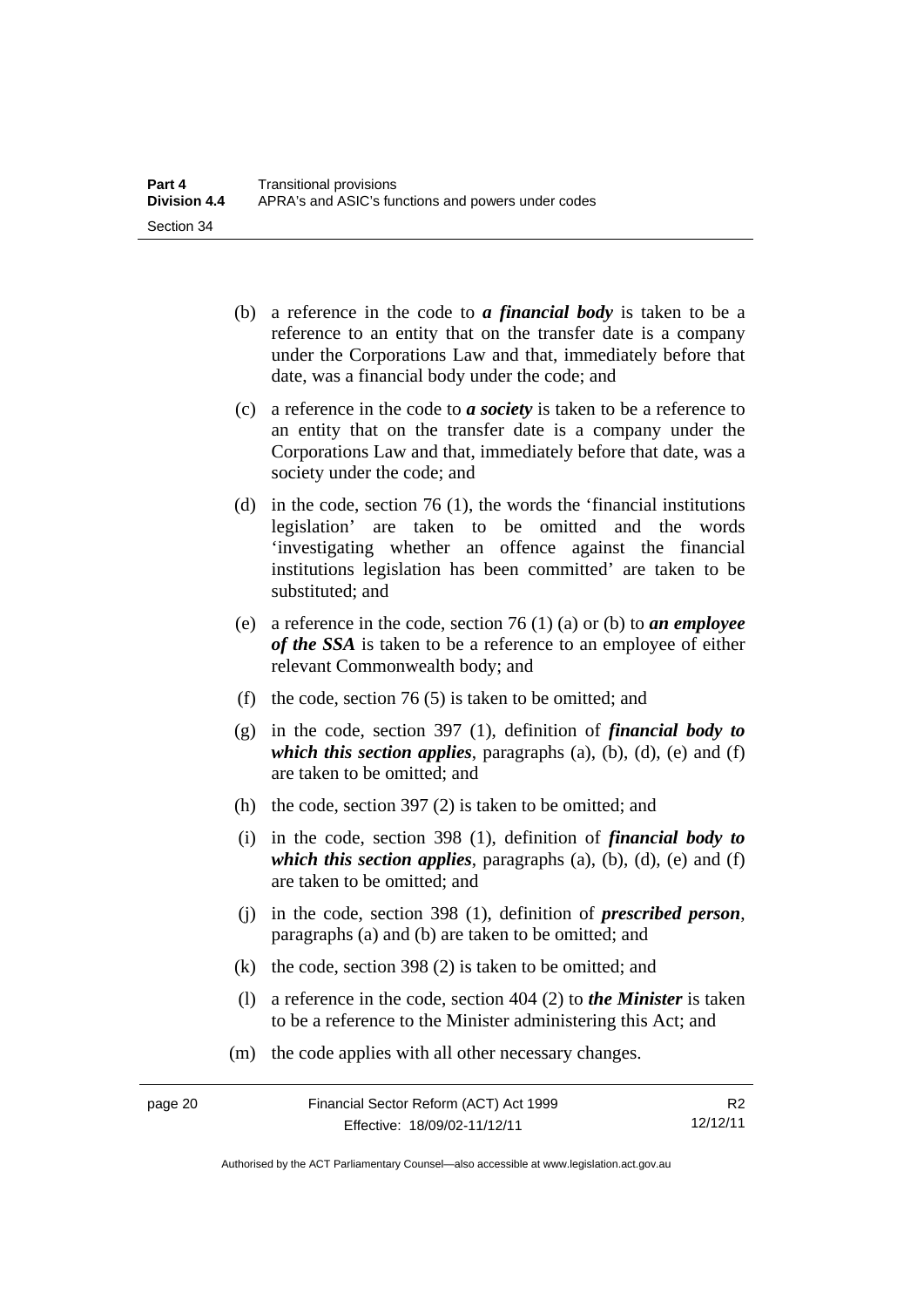(4) This section does not limit section 32.

## <span id="page-26-0"></span>**35 Provisions for financial institutions code as applied under AFIC code s 40**

- (1) The following provisions continue to apply on and after the transfer date in relation to anything done or omitted to be done before that date as if section 16 had not commenced—
	- (a) the AFIC code, section 40 to the extent it applies the relevant provisions; and
	- (b) the relevant provisions as applied under the AFIC code, section 40; and
	- (c) the other provisions of the AFIC code and the financial institutions code relevant for the AFIC code, section 40 and the relevant provisions.
- (2) Despite subsection (1), a provision, or part of a provision, applying under the subsection that creates an offence is not limited in its application to anything done or omitted to be done before the transfer date.
- (3) For the application mentioned in subsection (1)—
	- (a) a reference in the AFIC code, section 40 or in the AFIC regulations, section 5 to *a special services provider* is taken to be a reference to an entity that on the transfer date is a company under the Corporations Law and that, immediately before that date, was a special services provider under that code; and
	- (b) a reference in the AFIC code, section 40 or in the AFIC regulations, section 5 to *AFIC* is taken to be a reference to either relevant Commonwealth body; and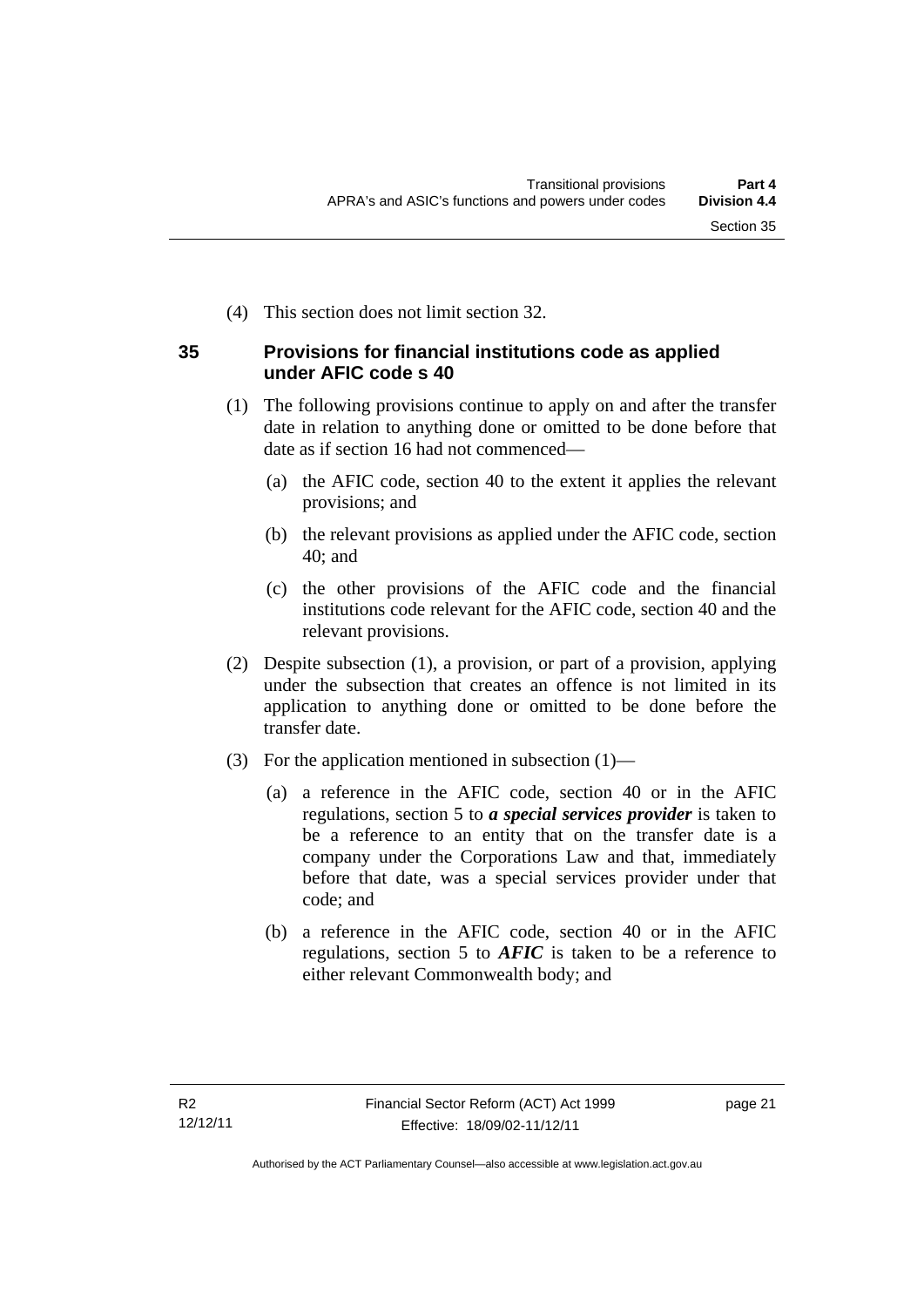- (c) in the financial institutions code, section 76 (1), the words the 'financial institutions legislation' are taken to be omitted and the words 'investigating whether an offence against the financial institutions legislation has been committed' are taken to be substituted; and
- (d) the financial institutions code, section 76 (5) is taken to be omitted; and
- (e) in the financial institutions code, section 397 (1), definition of *financial body to which this section applies*, paragraphs (a), (b), (d), (e) and (f) are taken to be omitted; and
- (f) the financial institutions code, section 397 (2) is taken to be omitted; and
- (g) in the financial institutions code, section 398 (1), definition of *financial body to which this section applies*, paragraphs (a), (b), (d), (e) and (f) are taken to be omitted; and
- (h) in the financial institutions code, section 398 (1), definition of *prescribed person*, paragraphs (a) and (b) are taken to be omitted; and
- (i) the financial institutions code, section 398 (2) is taken to be omitted; and
- (j) a reference in the financial institutions code, section 404 (2) to *the Minister* is taken to be a reference to the Minister administering this Act; and
- (k) the AFIC code and the financial institutions code apply with all other necessary changes.
- (4) This section does not limit section 32.
- (5) In this section:

*relevant provisions* means the financial institutions code, part 2, division 2, subdivision 1A (other than sections 75, 79 and 82), part 10 and sections 392, 397, 398 and 404.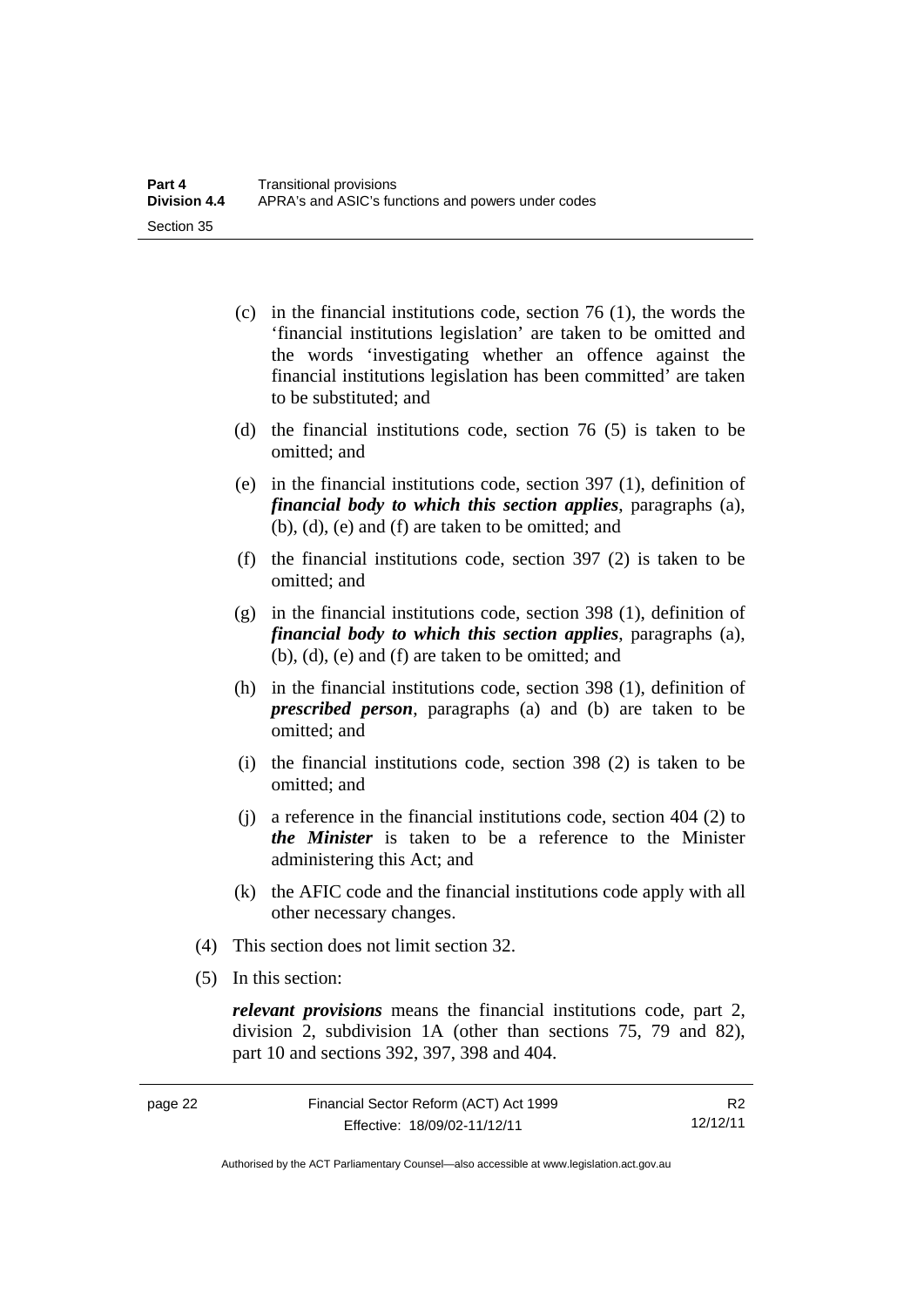### <span id="page-28-0"></span>**36 Only appropriately qualified person may be authorised etc**

- (1) The power to authorise a person, or to delegate a power to a person, under an applied provision is a power only to authorise, or delegate the power to, an appropriately qualified person.
- (2) In this section:

*applied provision* means any of the following provisions applied under this division:

- (a) the AFIC code, section 53 (1);
- (b) the financial institutions code, sections 77 (1) and 356 (1).

# <span id="page-28-1"></span>**37 Conferral of functions and powers**

The functions and powers necessary for this division are conferred on APRA and ASIC.

# <span id="page-28-2"></span>**Division 4.5 Matters relating to deregistered societies**

## <span id="page-28-3"></span>**38 Meaning of** *society* **in div 4.5**

In this division:

*society* means an entity that, before the transfer date, was—

- (a) a society under the financial institutions code; or
- (b) a building society.

## <span id="page-28-4"></span>**39 Application of div 4.5**

This division applies to a society whose registration has been cancelled, before the transfer date, under the financial institutions code.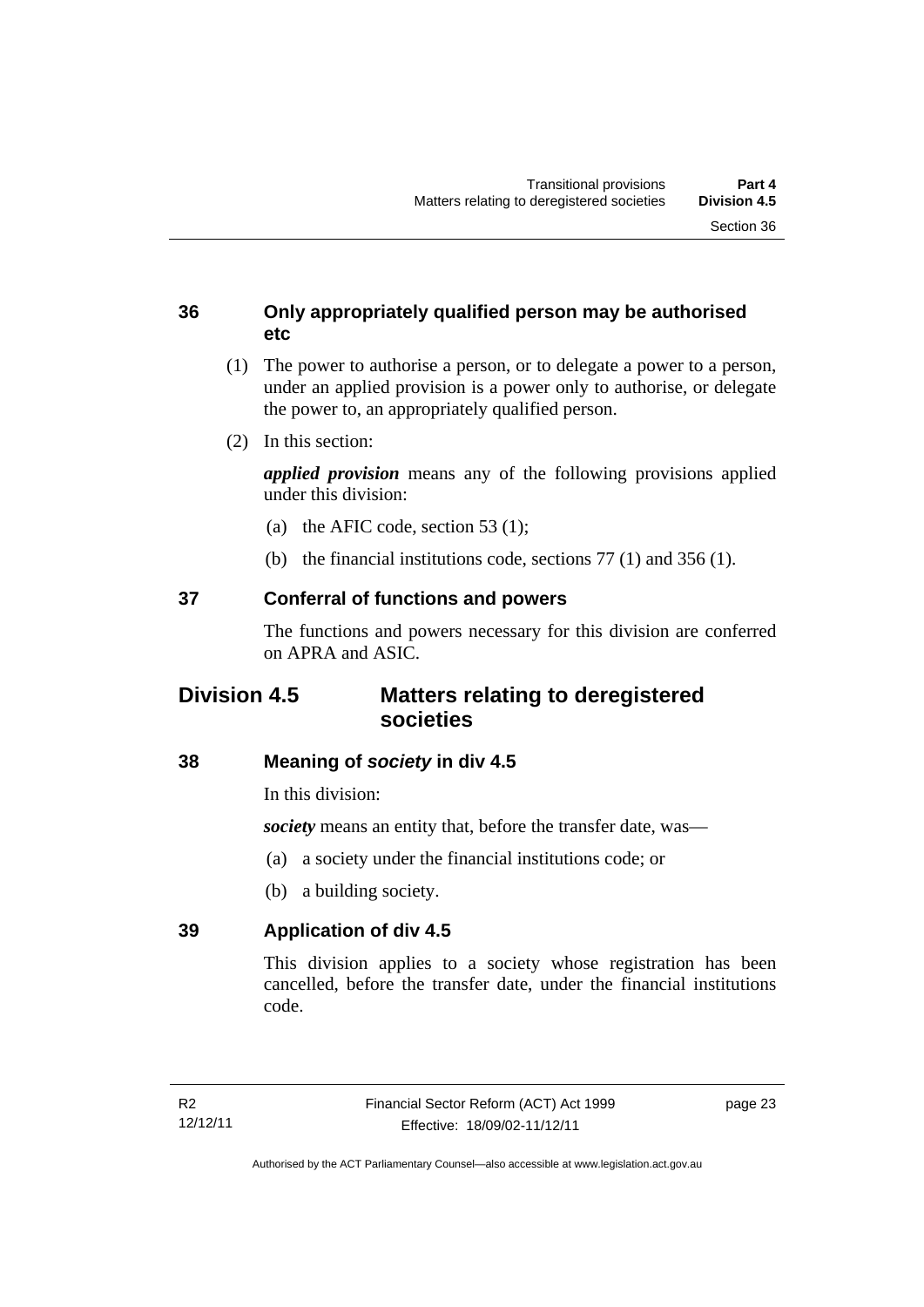#### <span id="page-29-0"></span>**40 Society's property vested in ASIC s 29**

- (1) This section applies to property vested in ASIC under section 29 that was held by the society.
- (2) If the property was held by the society on trust, ASIC may—
	- (a) continue to act as trustee; or
	- (b) apply to a court for the appointment of a new trustee.
- (3) If the property was not held by the society on trust, ASIC—
	- $(a)$  may—
		- (i) dispose of or deal with the property as it sees fit; and
		- (ii) apply any money it receives to defray expenses incurred by ASIC in exercising its powers in relation to the society and to make payments authorised by subsection (4); and
	- (b) must deal with the balance on the property remaining after acting under paragraph (a) (if any) under the Corporations Act, part 9.7, which is taken to apply as if the society had been a company.
- (4) The property remains subject to all liabilities imposed on the property under a law and does not have the benefit of any exemption that the property might otherwise have because it is vested in ASIC.
- (5) ASIC's obligation under subsection (4) is limited to satisfying the liabilities out of the society's property to the extent that the property is properly available to satisfy those liabilities.
- (6) ASIC must keep—
	- (a) a record of the property that it knows this section applies to; and
	- (b) a record of its dealings with that property; and
	- (c) accounts of all money received from those dealings; and

Authorised by the ACT Parliamentary Counsel—also accessible at www.legislation.act.gov.au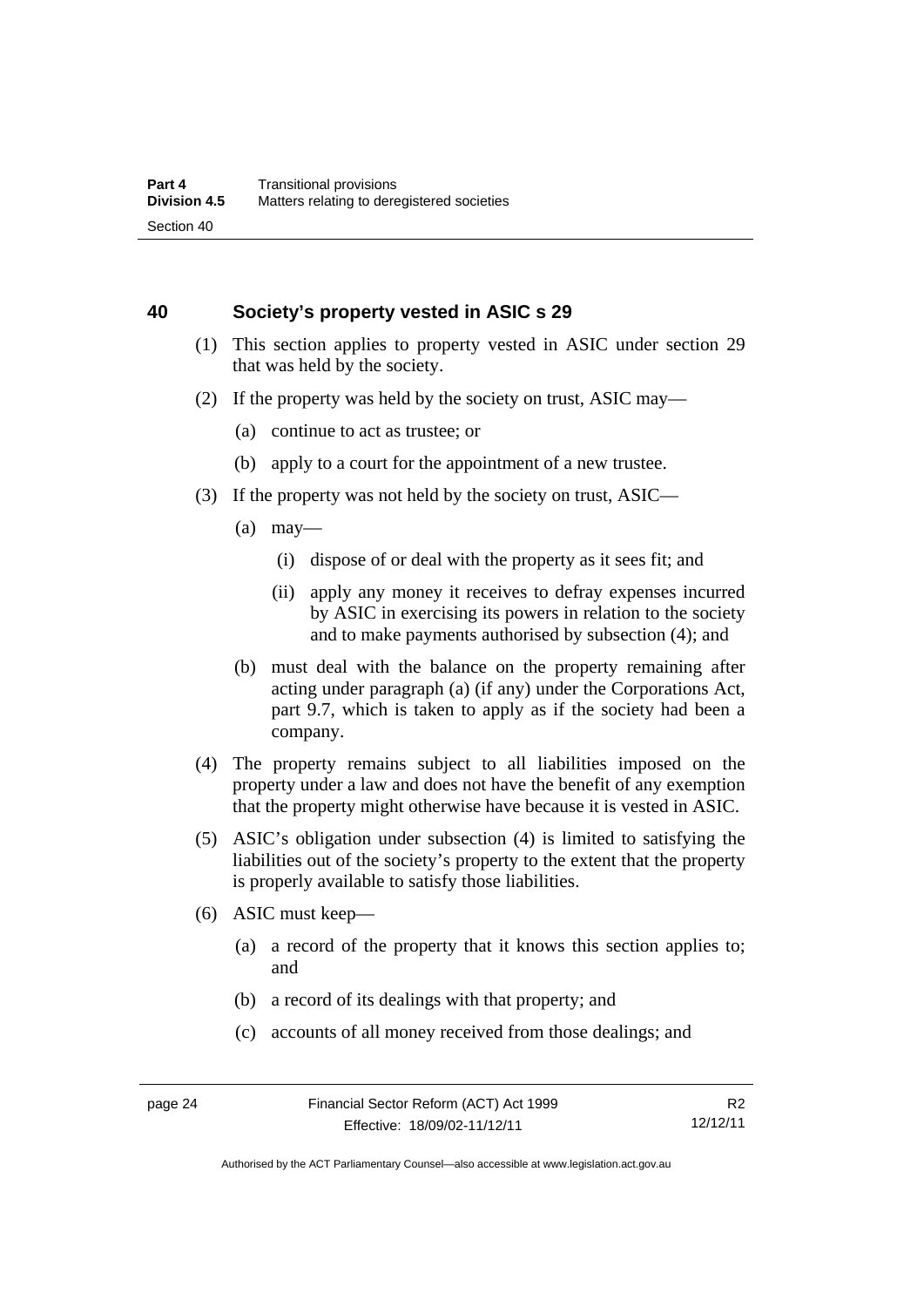(d) all accounts, vouchers, receipts and papers relating to the property and that money.

## <span id="page-30-0"></span>**41 ASIC may act for society**

ASIC may do an act on behalf of the society or the society's liquidator if ASIC is satisfied the society or liquidator would be bound to do the act if the society still existed.

## <span id="page-30-1"></span>**42 Recovery from society's insurer**

A person may recover from an insurer of the society an amount that was payable to the society under the insurance contract if—

- (a) the society had a liability to the person; and
- (b) the insurance contract covered the liability immediately before the cancellation of the registration.

# <span id="page-30-2"></span>**43 Conferral of functions and powers**

The functions and powers necessary for this division are conferred on ASIC.

# <span id="page-30-3"></span>**Division 4.6 Miscellaneous**

# <span id="page-30-4"></span>**44 Dormant accounts**

- (1) This section applies if—
	- (a) before the transfer date a society transferred an amount from a person's deposit account with the society to another account under the financial institutions code, section 138A (4) (c); and
	- (b) immediately before the transfer date the amount has not been lawfully totally paid out as mentioned in that code, section 138A (6) (b).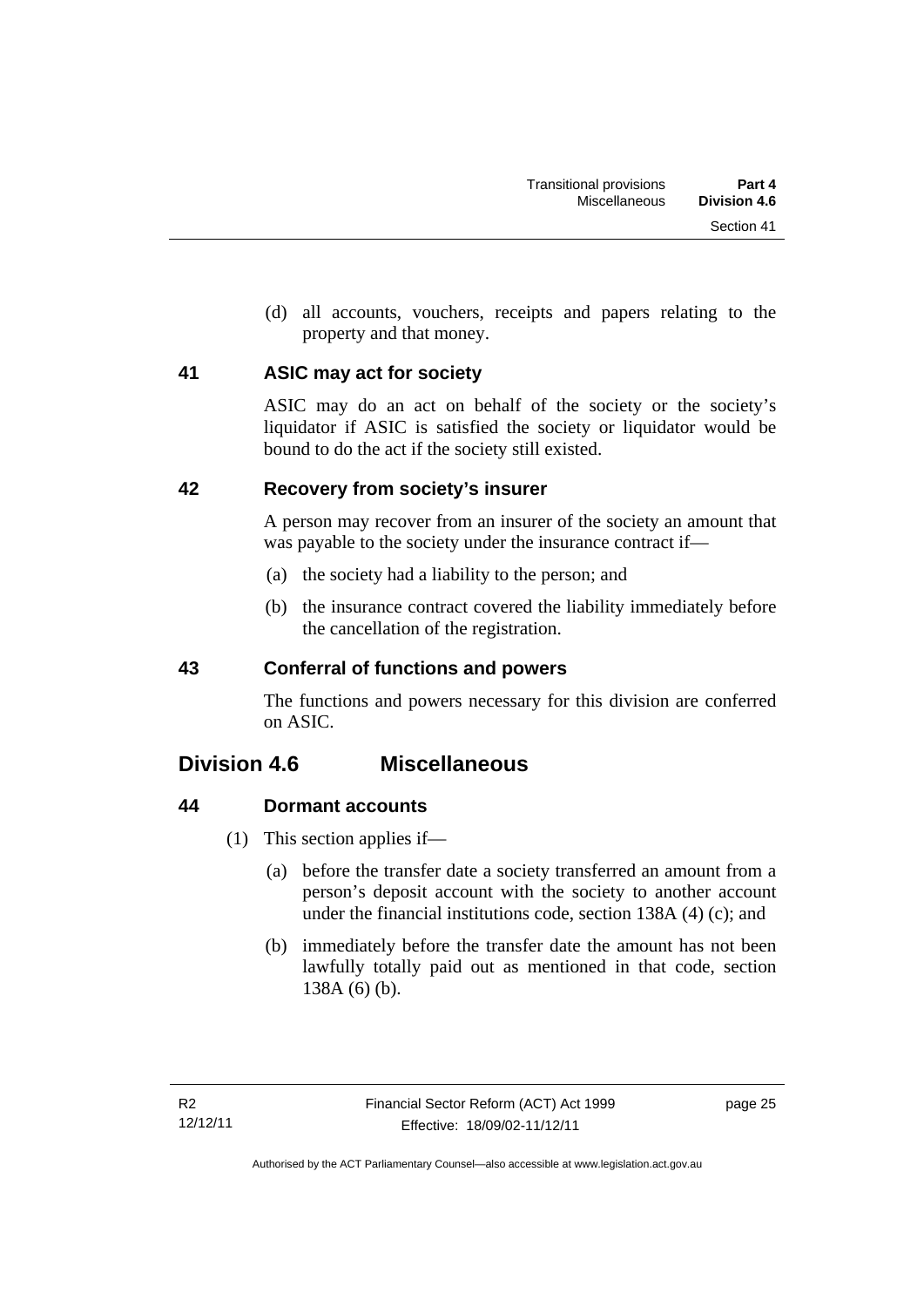(2) Immediately before the transfer date the amount remaining in the other account for the person is taken to have been transferred back to the person's deposit account as if it had never been classified as a dormant account or closed under the financial institutions code, section 138A.

#### <span id="page-31-0"></span>**45 Mergers and transfers of engagements started under financial institutions (ACT) code**

- (1) This section applies if a transfer of engagements or merger started before the transfer date under the financial institutions (ACT) code, part 7 and immediately before that date has not been completed, or been given effect.
- (2) The transfer of engagements or merger may be completed, or be given effect, under the financial institutions (ACT) code, part 7 on or after the transfer date and, for that purpose, the part, and other provisions of the code relevant to the part, continue to apply as if section 16 had not commenced.
- (3) For the application mentioned in subsection (2)—
	- (a) a reference in the financial institutions (ACT) code to *the SSA*  is taken to be a reference to either relevant Commonwealth body; and
	- (b) a reference in the financial institutions (ACT) code to *the SSA of a participating State* is taken to be a reference to either relevant Commonwealth body; and
	- (c) the financial institutions (ACT) code applies with all other necessary changes.
- (4) For this section, a transfer of engagements was started before the transfer date under the financial institutions (ACT) code, part 7 if, before that date—
	- (a) 1 of the following conditions was satisfied in relation to each society or foreign society involved: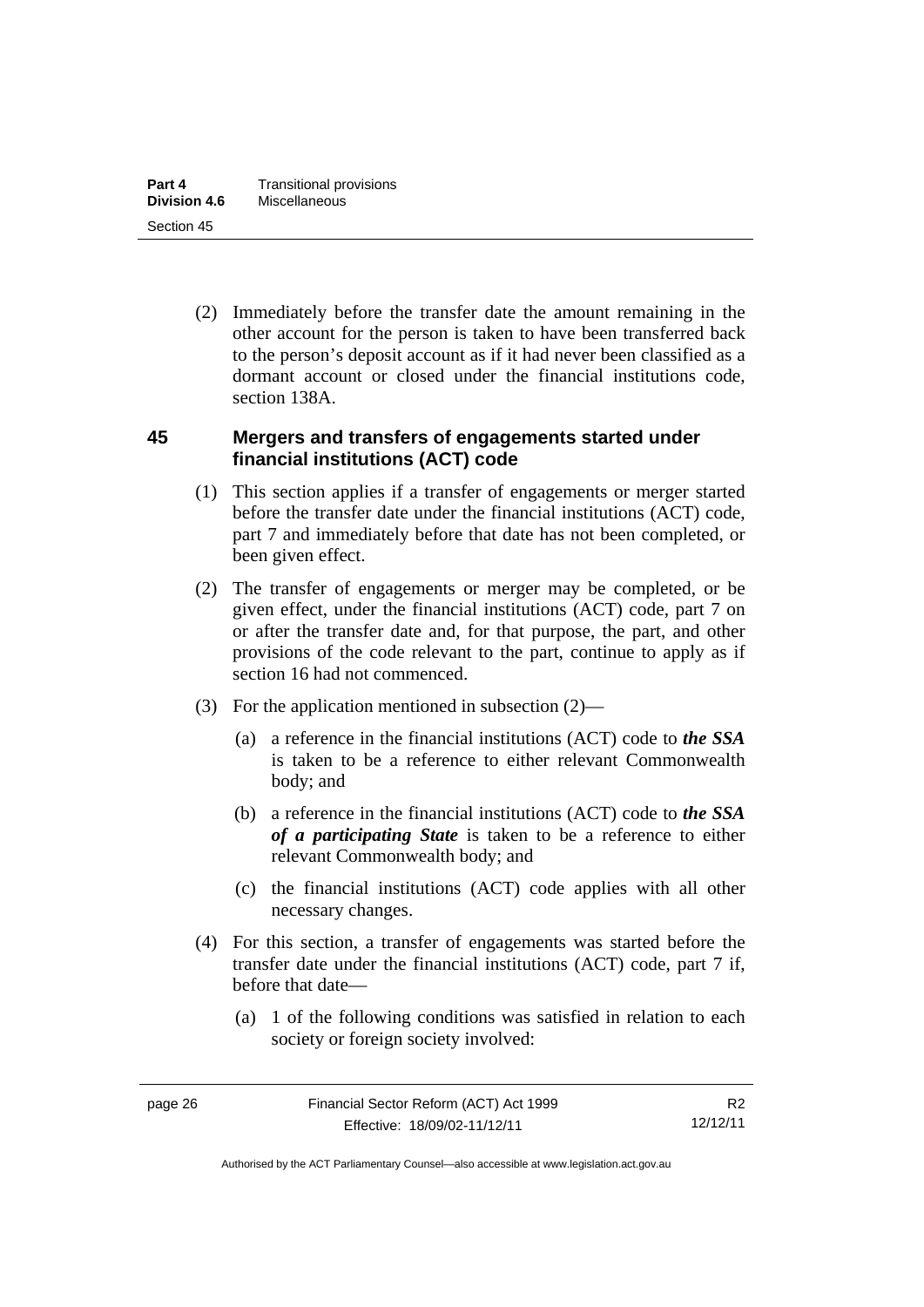- (i) the transfer was approved by a special resolution of the society or foreign society, as required by the relevant financial institutions code;
- (ii) the relevant SSA made a determination, under the relevant financial institutions code, that the transfer may be approved by the board of the society or foreign society; or
- (b) if each entity involved in the transfer is a society—the registrar gave a direction, under the financial institutions (ACT) code, requiring the transfer.
- (5) For this section, a merger was started before the transfer date if, before that date, 1 of the following conditions was satisfied in relation to each society or foreign society involved:
	- (a) the merger was approved by a special resolution of the society or foreign society, as required by the relevant financial institutions code;
	- (b) the relevant SSA made a determination, under the relevant financial institutions code, that the merger may be approved by the board of the society or foreign society.
- (6) The functions and powers of the SSA that are necessary for this section are conferred on each relevant Commonwealth body.
- (7) In this section:

*financial institutions agreement*—see the AFIC code, section 3.

*foreign society* means a body corporate that before the transfer date, was a society under the financial institutions legislation of another participating State, whether or not it was registered as a foreign society under the financial institutions (ACT) code, part 11.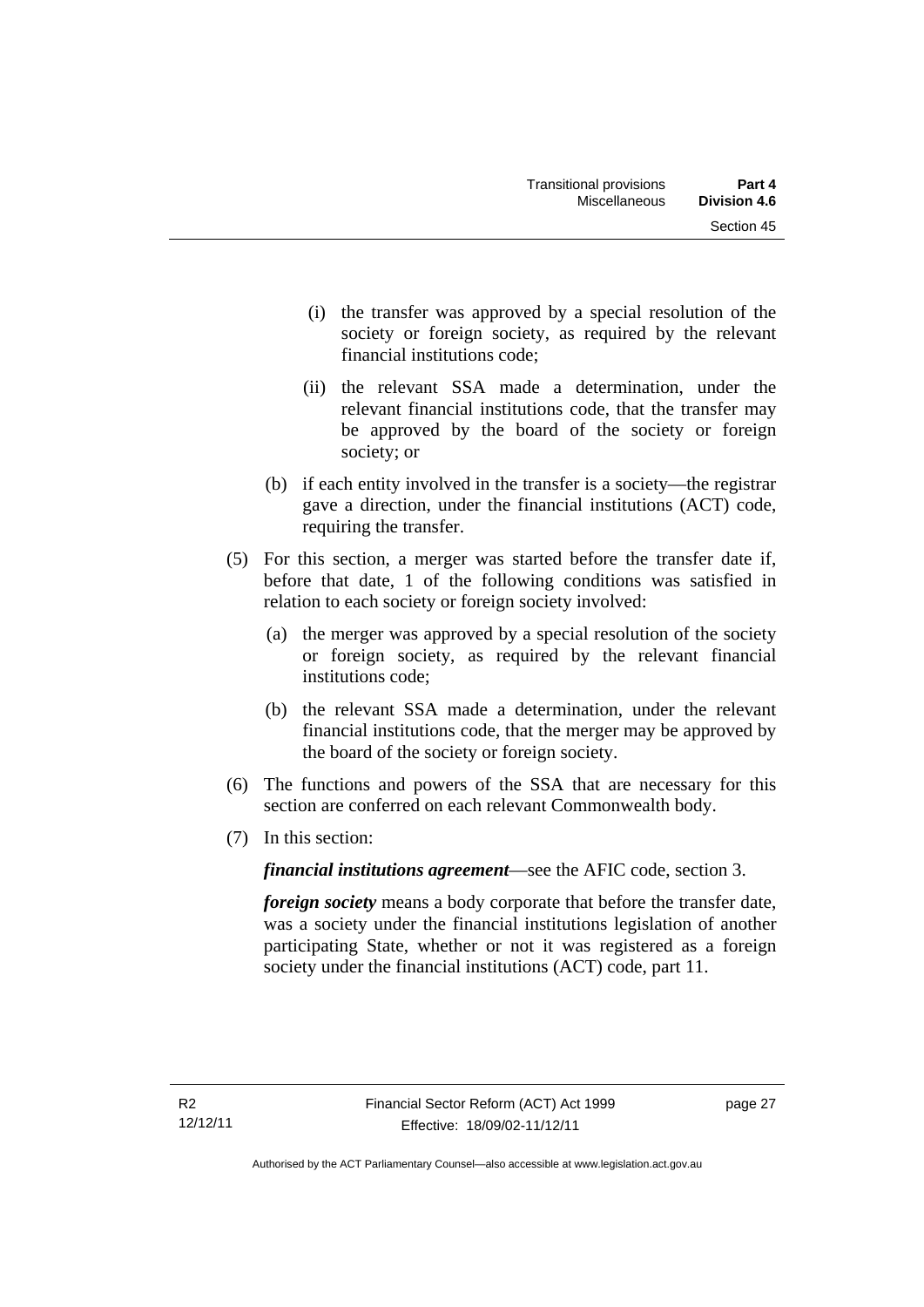*participating State* means a State or Territory that, immediately before the transfer date, was a party to the financial institutions agreement and in which, immediately before that date, the foreign society was incorporated.

#### *relevant financial institutions code* means—

- (a) in relation to a society—the financial institutions (ACT) code; or
- (b) in relation to a foreign society—the law of another participating State corresponding to the financial institutions (ACT) code.

#### *relevant SSA* means—

- (a) in relation to a society—the registrar; or
- (b) in relation to a foreign society—the State supervisory authority under the financial institutions legislation of the other participating State.

*society* means an entity that, immediately before the transfer date, was a society under the financial institutions (ACT) code.

#### <span id="page-33-0"></span>**46 Australian financial institutions appeals tribunal**

- (1) All applications made to the Australian financial institutions appeal tribunal under a code for review of a decision that have not been decided are taken to have been withdrawn on the transfer date.
- (2) In this section:

*code* means—

- (a) the AFIC Code; or
- (b) the Financial Institutions Code.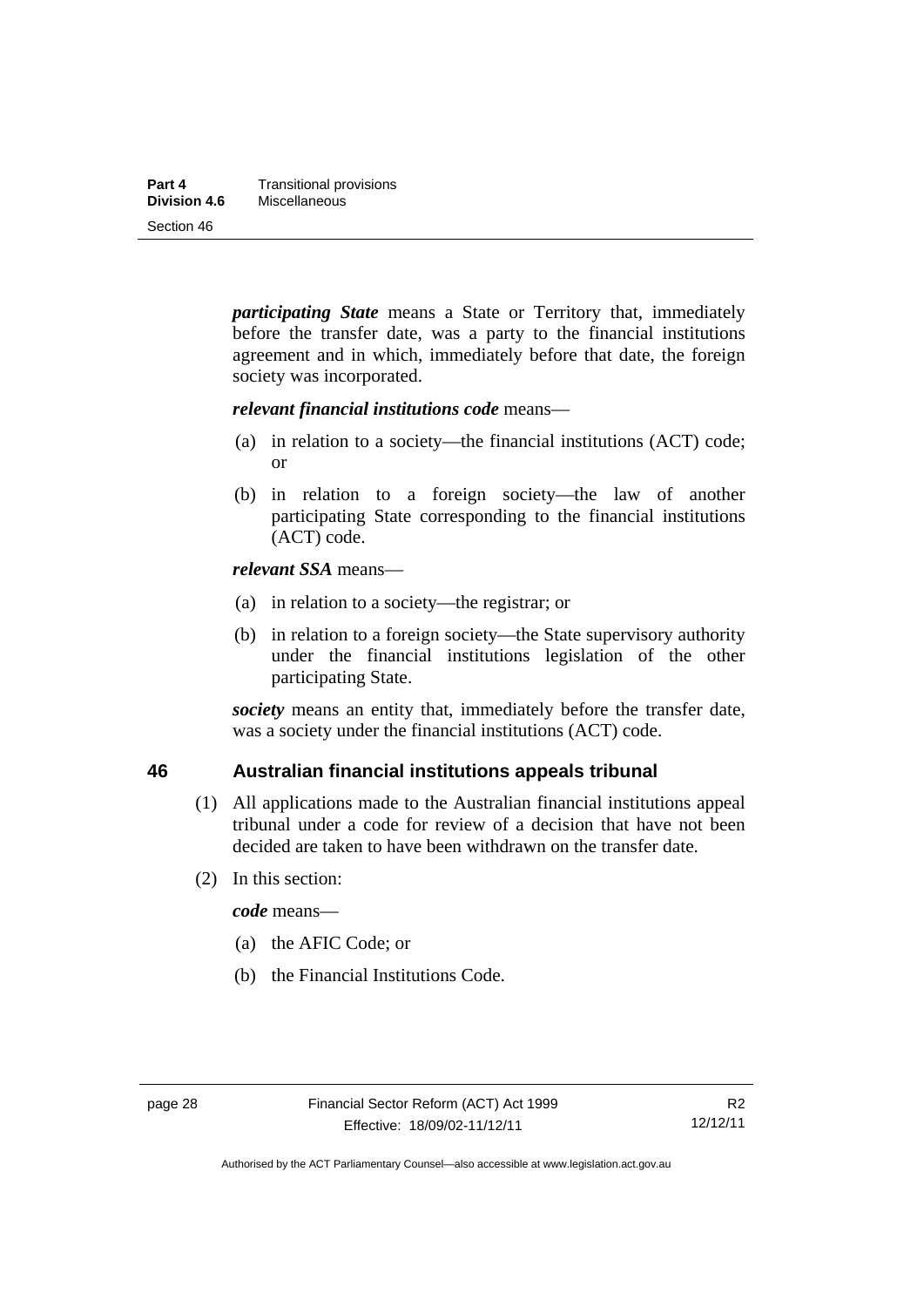# <span id="page-34-0"></span>**Part 6 Miscellaneous**

#### <span id="page-34-1"></span>**48 Consequential and transitional regulations**

- 
- (1) The Executive may make regulations amending the provisions of this Act (other than this section) or any other Act in relation to any matter arising from, connected with or consequential on the enactment of this Act.
- (2) Regulations made under subsection (1) may be expressed to have taken effect on a day earlier than the day on which they are notified in the Gazette, not being a day earlier than the transfer date.
- (3) If regulations made under subsection (1) are expressed to take effect on a day earlier than the day on which they are notified in the Gazette, they do not operate so as to—
	- (a) affect, in a manner prejudicial to any person (other than the Territory or a Territory authority), the rights of that person existing at the day of notification; or
	- (b) impose liabilities on any person (other than the Territory or a Territory authority) in respect of any act or omission before the day of notification.
- (4) The Executive may only make regulations under subsection (1) during the period of 12 months commencing on the transfer date.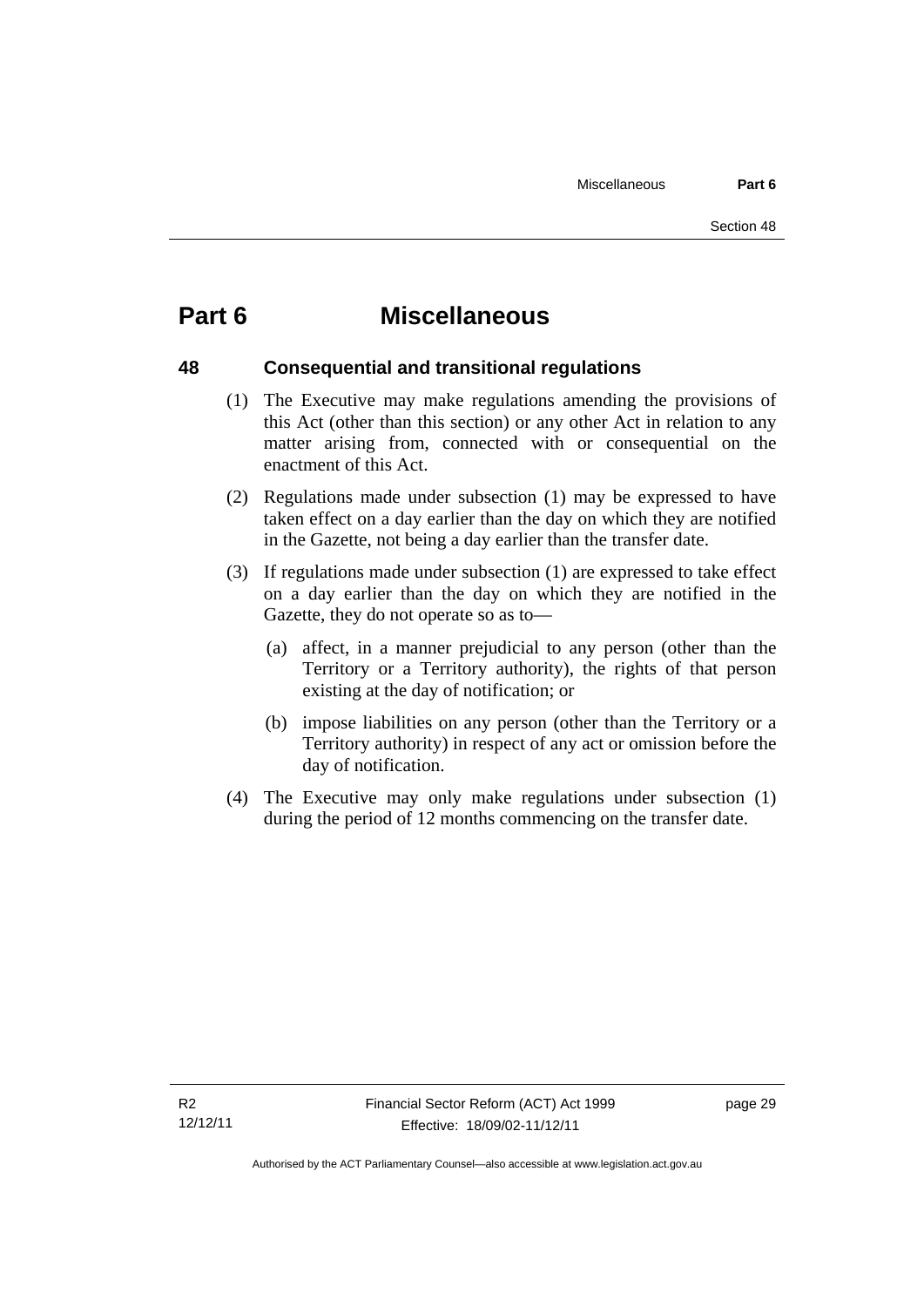**Dictionary** 

# <span id="page-35-0"></span>**Dictionary**

(see s 3)

*AFIC* means the Australian Financial Institutions Commission.

*AFIC (ACT) code* means the provisions applying before the transfer date because of the *Financial Institutions (Application of Laws) Act 1992*, section 5, and includes the AFIC (ACT) regulations.

*AFIC (ACT) regulations* means the provisions applying before the transfer date because of the *Financial Institutions (Application of Laws) Act 1992*, section 6.

*AFIC code* means the AFIC (ACT) code.

*AFIC regulations* means the AFIC (ACT) regulations.

*appropriately qualified* for the authorisation of, or the delegation of a power to, a person includes having qualifications, experience or standing appropriate having regard to the reason for the authorisation or to the power to be delegated.

*APRA* means the Australian Prudential Regulation Authority.

*ASIC* means the Australian Securities and Investments Commission.

*authorised APRA officer*, in a provision of part 3, means a person authorised under section 8 to perform or exercise the functions or powers of an authorised APRA officer under the provision.

*credit unions contingency fund* means the credit unions contingency fund established under the financial institutions code, section 97 (1).

*employee*, of AFIC, includes a person engaged by AFIC on a contract for services.

*enforcement power* means a function or power relating to—

(a) the investigation of an offence; or

page 30 Financial Sector Reform (ACT) Act 1999 Effective: 18/09/02-11/12/11

R2 12/12/11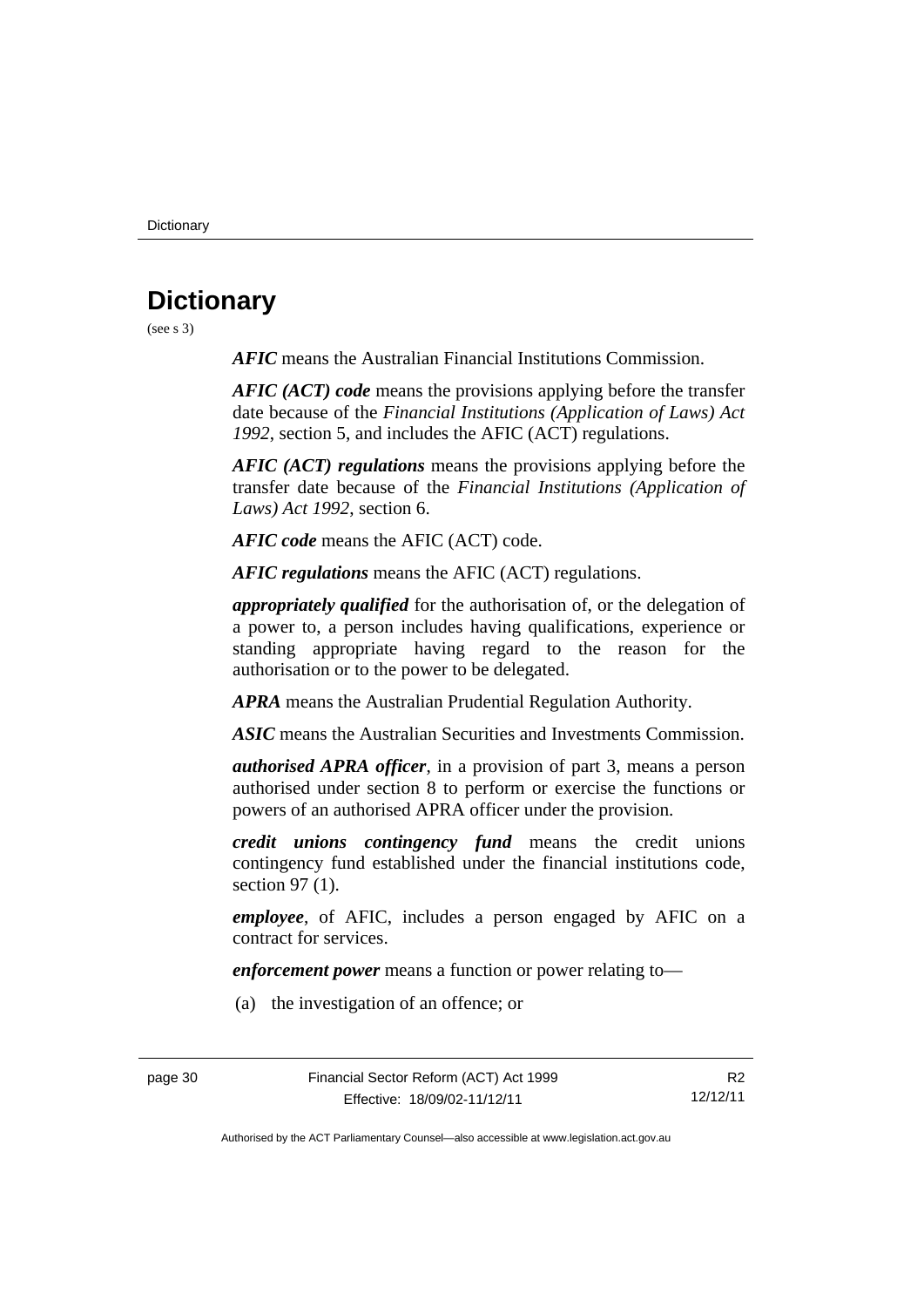- (b) the institution and carrying on of a prosecution of an offence; or
- (c) matters relating to an investigation or prosecution of an offence.

*financial institutions (ACT) code* means the provisions applying before the transfer date because of the *Financial Institutions (Application of Laws) Act 1992*, section 8, and includes the financial institutions (ACT) regulations.

*financial institutions (ACT) regulations* means the provisions applying before the transfer date because of the *Financial Institutions (Application of Laws) Act 1992*, section 9.

*financial institutions code* means the Financial Institutions (ACT) Code.

*financial institutions legislation*—see the AFIC code, section 8.

*FS(TB) Act* means the *Financial Sector (Transfers of Business) Act 1999* (Cwlth).

*FSR Act* means the *Financial Sector Reform (Amendments and Transitional Provisions) Act (No 1) 1999* (Cwlth).

*registrar* means the registrar of financial institutions established by the *Financial Institutions (Supervisory Authority) Act 1992*, section  $5(1)$ .

*relevant Commonwealth body* means APRA or ASIC.

*SSA* means State supervisory authority.

*supervision fund* means the supervision fund established under the financial institutions code, section 94 (1).

*transfer date* means the date that, under the FSR Act, section 3 (16), is specified as the transfer date for that Act.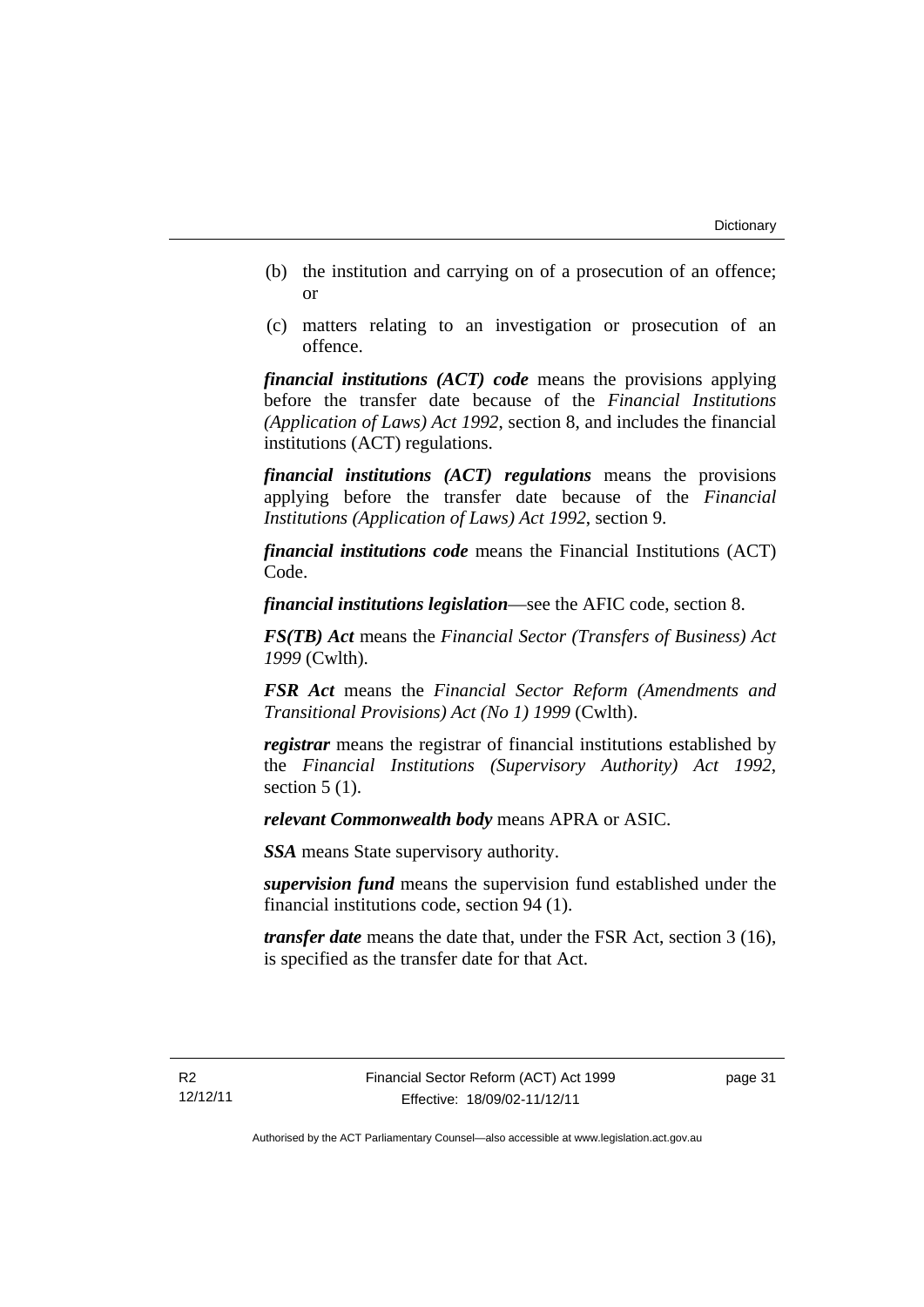1 About the endnotes

## <span id="page-37-0"></span>**Endnotes**

#### <span id="page-37-1"></span>**1 About the endnotes**

Amending and modifying laws are annotated in the legislation history and the amendment history. Current modifications are not included in the republished law but are set out in the endnotes.

Not all editorial amendments made under the *Legislation Act 2001*, part 11.3 are annotated in the amendment history. Full details of any amendments can be obtained from the Parliamentary Counsel's Office.

Uncommenced amending laws are not included in the republished law. The details of these laws are underlined in the legislation history. Uncommenced expiries are underlined in the legislation history and amendment history.

If all the provisions of the law have been renumbered, a table of renumbered provisions gives details of previous and current numbering.

The endnotes also include a table of earlier republications.

| $A = Act$<br>$AF =$ Approved form<br>$am = amended$<br>$amdt = amendment$<br>$AR = Assembly resolution$<br>$ch = chapter$<br>$CN =$ Commencement notice<br>$def = definition$<br>$DI = Disallowable instrument$<br>$dict = dictionary$<br>$disallowed = disallowed by the Legislative$<br>Assembly<br>$div = division$<br>$exp = expires/expired$<br>$Gaz = gazette$<br>$hdg =$ heading<br>$IA = Interpretation Act 1967$<br>ins = inserted/added<br>$LA =$ Legislation Act 2001<br>$LR =$ legislation register | NI = Notifiable instrument<br>$o = order$<br>$om = omitted/repealed$<br>$ord = ordinance$<br>orig = original<br>par = paragraph/subparagraph<br>$pres = present$<br>$prev = previous$<br>$(\text{prev}) = \text{previously}$<br>$pt = part$<br>$r = rule/subrule$<br>$reloc = relocated$<br>$remum = renumbered$<br>$R[X]$ = Republication No<br>$RI = reissue$<br>$s = section/subsection$<br>$sch = schedule$<br>$sdiv = subdivision$<br>$SL = Subordinate$ law<br>$sub =$ substituted |
|-----------------------------------------------------------------------------------------------------------------------------------------------------------------------------------------------------------------------------------------------------------------------------------------------------------------------------------------------------------------------------------------------------------------------------------------------------------------------------------------------------------------|------------------------------------------------------------------------------------------------------------------------------------------------------------------------------------------------------------------------------------------------------------------------------------------------------------------------------------------------------------------------------------------------------------------------------------------------------------------------------------------|
| $LRA =$ Legislation (Republication) Act 1996                                                                                                                                                                                                                                                                                                                                                                                                                                                                    | $underlining = whole or part not commenced$                                                                                                                                                                                                                                                                                                                                                                                                                                              |
| $mod = modified/modification$                                                                                                                                                                                                                                                                                                                                                                                                                                                                                   | or to be expired                                                                                                                                                                                                                                                                                                                                                                                                                                                                         |
|                                                                                                                                                                                                                                                                                                                                                                                                                                                                                                                 |                                                                                                                                                                                                                                                                                                                                                                                                                                                                                          |

#### <span id="page-37-2"></span>**2 Abbreviation key**

page 32 Financial Sector Reform (ACT) Act 1999 Effective: 18/09/02-11/12/11

R2 12/12/11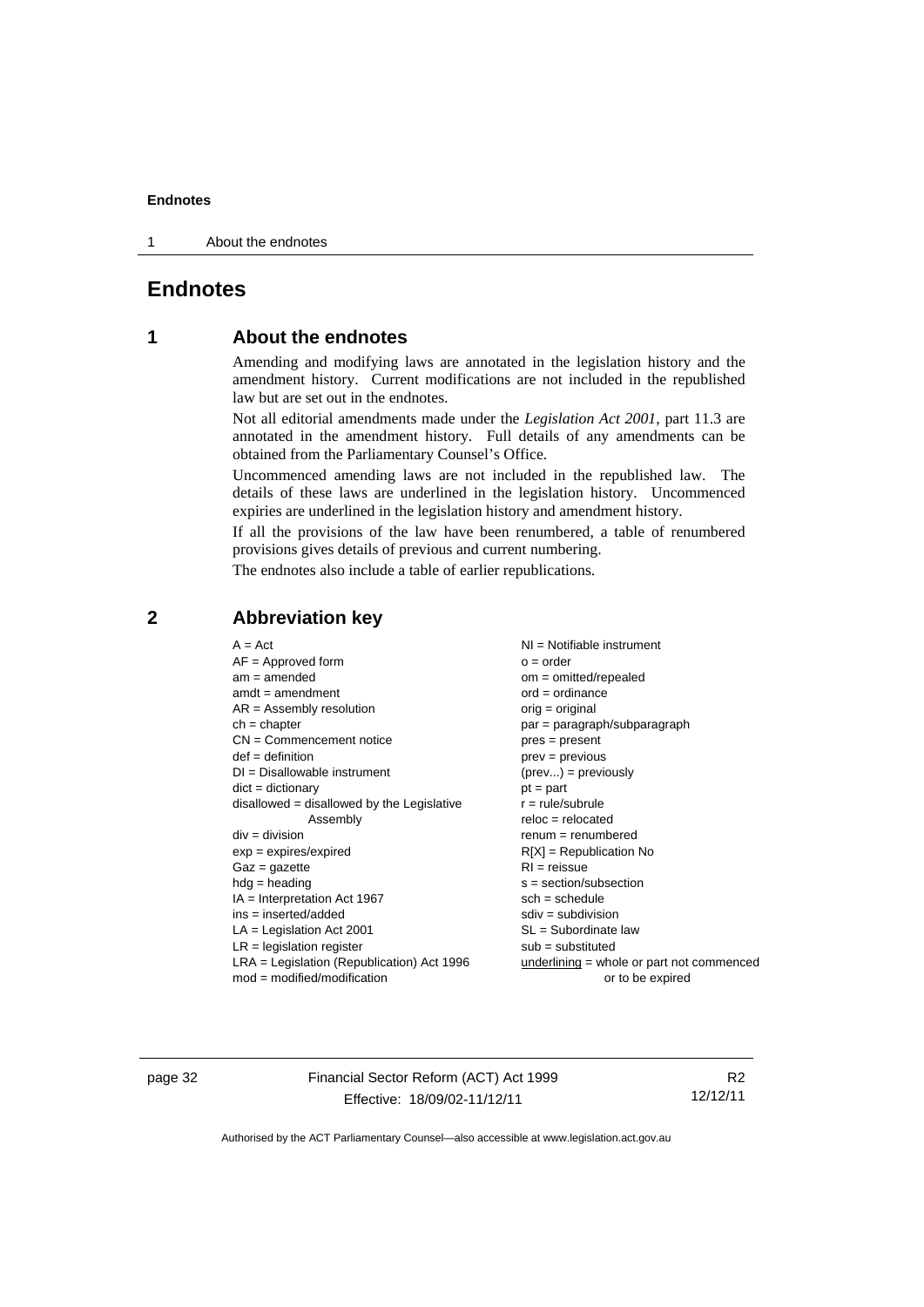#### <span id="page-38-0"></span>**3 Legislation history**

#### **Financial Sector Reform (ACT) Act 1999 A1999-33**

notified 25 June 1999 (Gaz 1999 S34)

s 1, s 2 commenced 25 June 1999 (s 2 (1))

remainder commenced 1 July 1999 (s 2 (2) and see Cwlth Gaz 1999 No S283)

as repealed by

#### **Statute Law Amendment Act 2002 A2002-30 pt 4.3**

notified LR 16 September 2002

s 1, s 2 taken to have commenced 19 May 1997 (LA s 75 (2))

pt 4.3 commenced 17 September 2002 (s 2 (1))

as revived by

#### **Statute Law Amendment Act 2011 (No 3) A2011-52 amdt 3.94**

notified LR 28 November 2011

s 1, s 2 commenced 28 November 2011 (LA s 75 (1))

amdt 3.94 commenced 12 December 2011 (s 2)

*Note* The revival took effect from the beginning of 18 September 2002.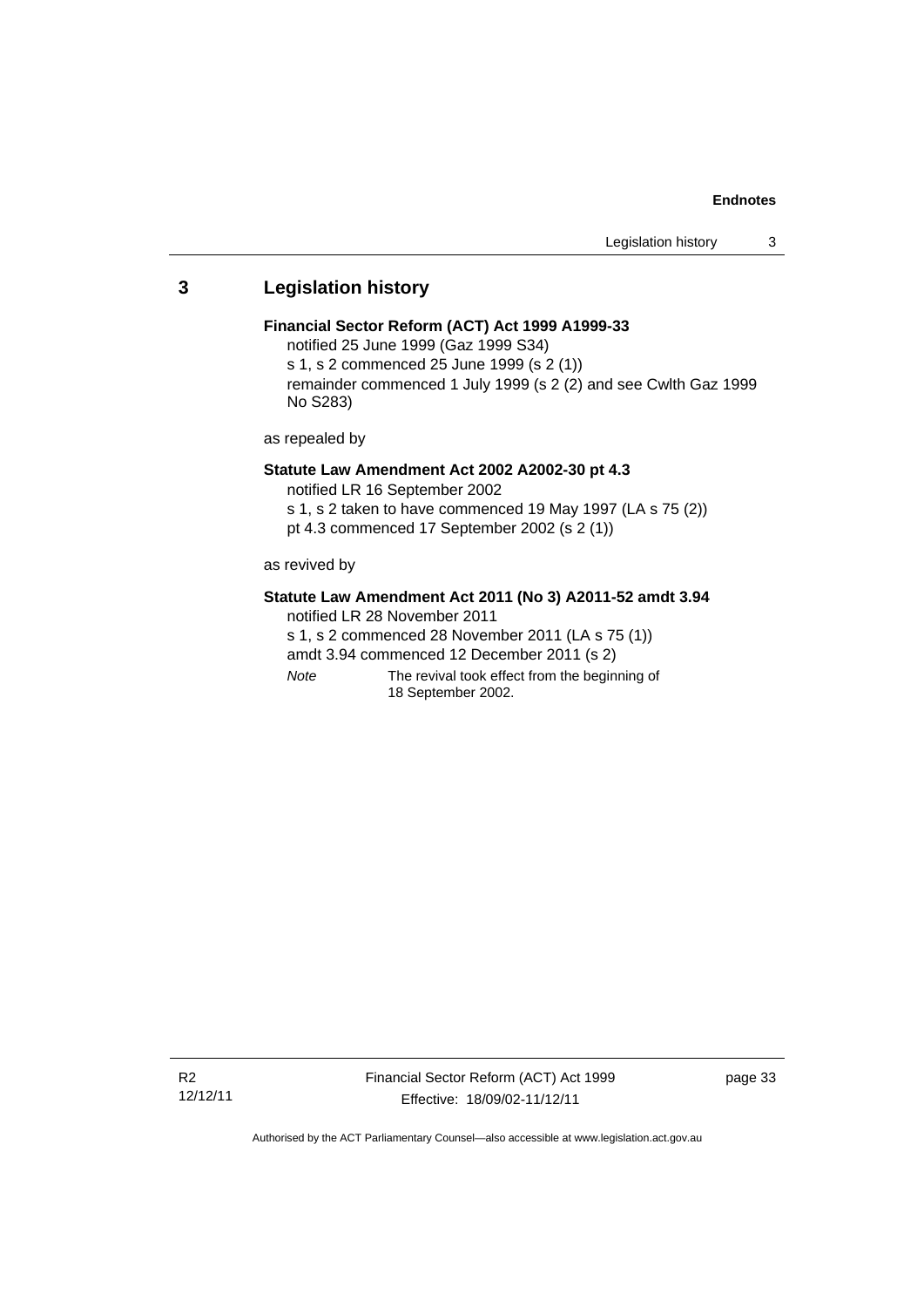| Amendment history<br>$\overline{4}$ |  |
|-------------------------------------|--|
|-------------------------------------|--|

# <span id="page-39-0"></span>**4 Amendment history**

| <b>Commencement</b><br>s 2                          | om R1 LA                                                                                        |
|-----------------------------------------------------|-------------------------------------------------------------------------------------------------|
| <b>Repeals</b><br>div 1 hdg                         | om R1 LA                                                                                        |
| <b>Repeals</b><br>s 16                              | om R1 LA                                                                                        |
| <b>Provisions relating to AFIC</b><br>div 4.2 hdg   | (prev pt 4 div 2 hdg) renum R1 LA                                                               |
| div 4.3 hdg                                         | Provisions relating to registrar of financial institutions<br>(prev pt 4 div 3 hdg) renum R1 LA |
| Preliminary<br>sdiv 4.3.1 hdg                       | (prev pt 4 div 3 sdiv 1 hdg) renum R1 LA                                                        |
| Office of registrar to continue<br>sdiv 4.3.2 hdg   | (prev pt 4 div 3 sdiv 2 hdg) renum R1 LA                                                        |
| Abolition of office or registrar<br>s 22            | om R1 LA                                                                                        |
| Provisions about particular funds<br>sdiv 4.3.3 hdg | (prev pt 4 div 3 sdiv 3 hdg) renum R1 LA                                                        |
| sdiv 4.3.4 hdg                                      | Information may be given to APRA or ASIC<br>(prev pt 4 div 3 sdiv 4 hdg) renum R1 LA            |
| sdiv 4.3.5 hdg                                      | Transfer of registrar's assets and liabilities<br>(prev pt 4 div 3 sdiv 5 hdg) renum R1 LA      |
| Proceedings involving registrar<br>sdiv 4.3.6 hdg   | (prev pt 4 div 3 sdiv 6 hdg) renum R1 LA                                                        |
| div 4.4 hdg                                         | APRA's and ASIC's functions and powers under codes<br>(prev pt 4 div 4 hdg) renum R1 LA         |
| div 4.5 hdg                                         | <b>Matters relating to deregistered societies</b><br>(prev pt 4 div 5 hdg) renum R1 LA          |
| <b>Miscellaneous</b><br>div 4.6 hdg                 | (prev pt 4 div 6 hdg) renum R1 LA                                                               |
| <b>Consequential amendments</b><br>pt 5 hdg         | omR1LA                                                                                          |
| s 47                                                | <b>Consequential amendments of other Acts</b><br>om R1 LA                                       |

page 34 Financial Sector Reform (ACT) Act 1999 Effective: 18/09/02-11/12/11

R2 12/12/11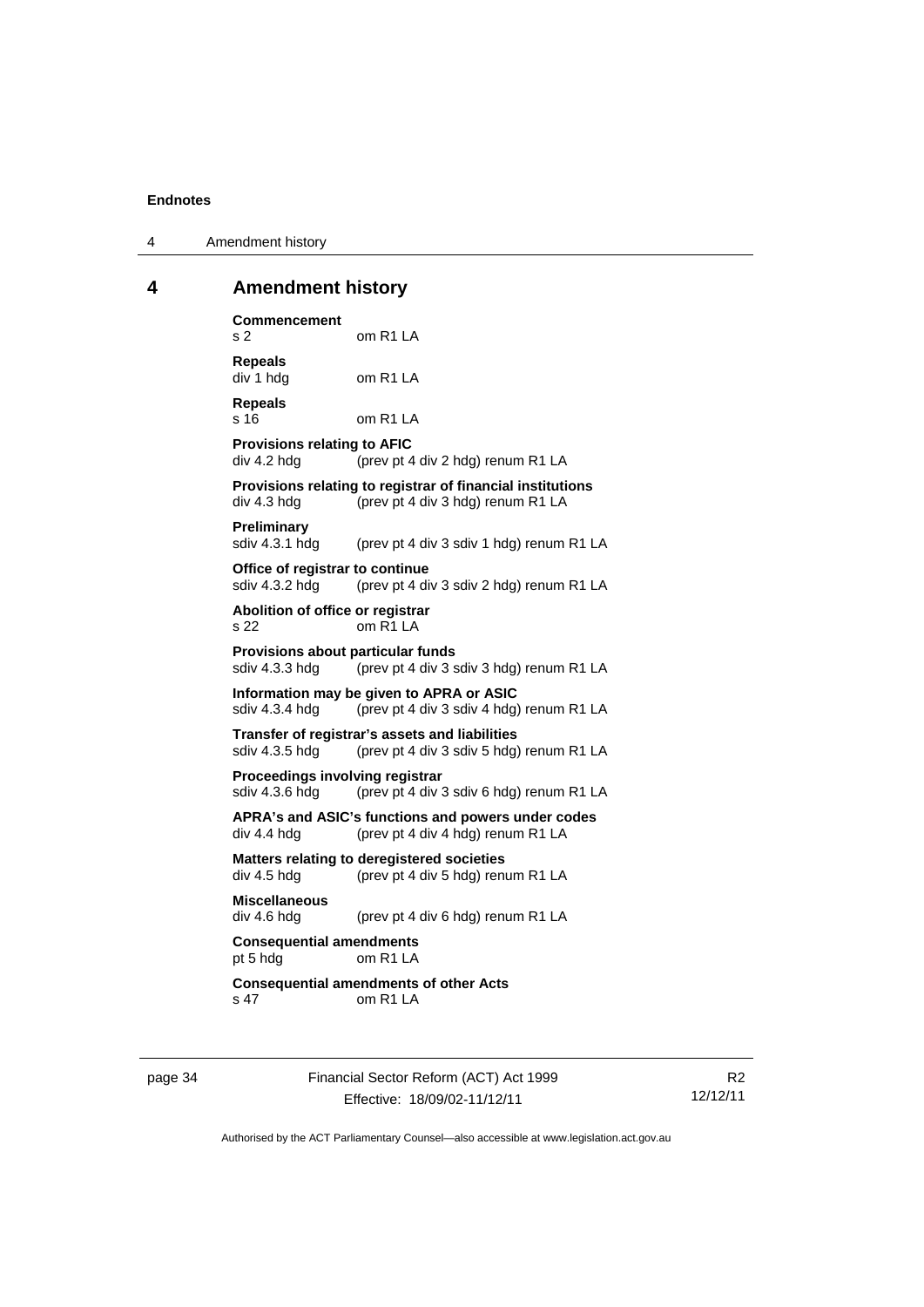Amendment history 4

**Consequential amendments of other Acts**  sch om R1 LA

R2 12/12/11 Financial Sector Reform (ACT) Act 1999 Effective: 18/09/02-11/12/11

page 35